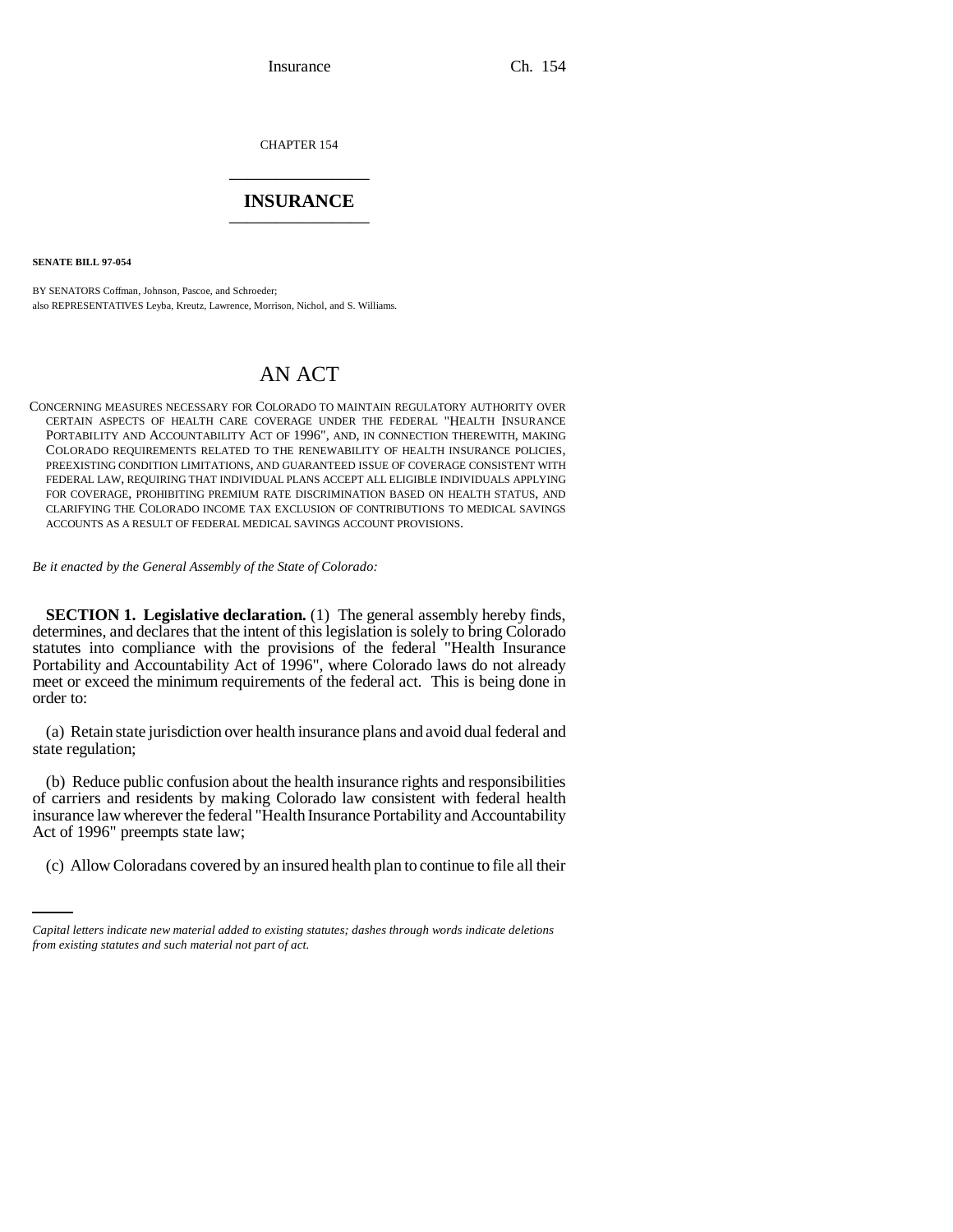health insurance complaints with the Colorado division of insurance rather than having to file some of them with the federal government; and

(d) Ensure that where state law exceeds the minimum requirements of the federal "Health Insurance Portability and Accountability Act of 1996", consumers continue to be afforded the same higher level of protection they have had under Colorado law.

(2) (a) Nothing in Senate Bill 97-54 shall be construed to prevent or prohibit the chief executive officer of the state from giving the required notice to the secretary of the federal department of health and human services and activating the presumption under section 2744 of the federal "Health Insurance Portability and Accountability Act of 1996" that Colorado is implementing an acceptable alternative mechanism to the requirement of section 2741 of the federal act. No such notice or any other application for certification may take place without specific statutory authorization from the general assembly acting by bill.

(b) Nothing in Senate Bill 97-54 shall be construed to authorize implementation of the national association of insurance commissioners' model acts on either individual portability or individual availability.

**SECTION 2.** 10-8-602 (1), (1.2), (1.3), (3), (3.1), (3.2), (3.5), (5.4), (5.5), (5.6), (6), (6.3), (6.5), (6.7), (6.8), (7.5), (7.7), (8.5), (8.7), (9.5), (11), and (12), Colorado Revised Statutes, 1994 Repl. Vol., are amended to read:

**10-8-602. Definitions.** As used in this part 6, unless the context otherwise requires:

(1) "Actuarial certification" means a written statement by a member of the American Academy of Actuaries or other individual acceptable to the commissioner that a small employer carrier is in compliance with the provisions of this part 6 and applicable provisions of article 16 of this title, based upon the person's examination, including a review of the appropriate records and of the actuarial assumptions and methods used by the small employer carrier in establishing premium rates for applicable health benefit plans HAS THE SAME MEANING AS SET FORTH IN SECTION 10-16-102 (1).

(1.2) "Affiliate" or "affiliated" means any entity or person that directly or indirectly, through one or more intermediaries, controls or is controlled by, or is under common control with, a specified entity or person HAS THE SAME MEANING AS SET FORTH IN SECTION 10-16-102 (2).

 $(1.3)$  "Base premium rate" means, as to a rating period, the lowest premium rate charged or that could have been charged by the small employer carrier to small employers with similar case characteristics for health benefit plans subject to state insurance regulation HAS THE SAME MEANING AS SET FORTH IN SECTION 10-16-102 (3).

(3) "Carrier" means any entity that provides health coverage in this state, including a franchise insurance plan, a fraternal benefit society, a health maintenance organization, a nonprofit hospital and health service corporation, a sickness and accident insurance company, and any other entity providing a plan of health insurance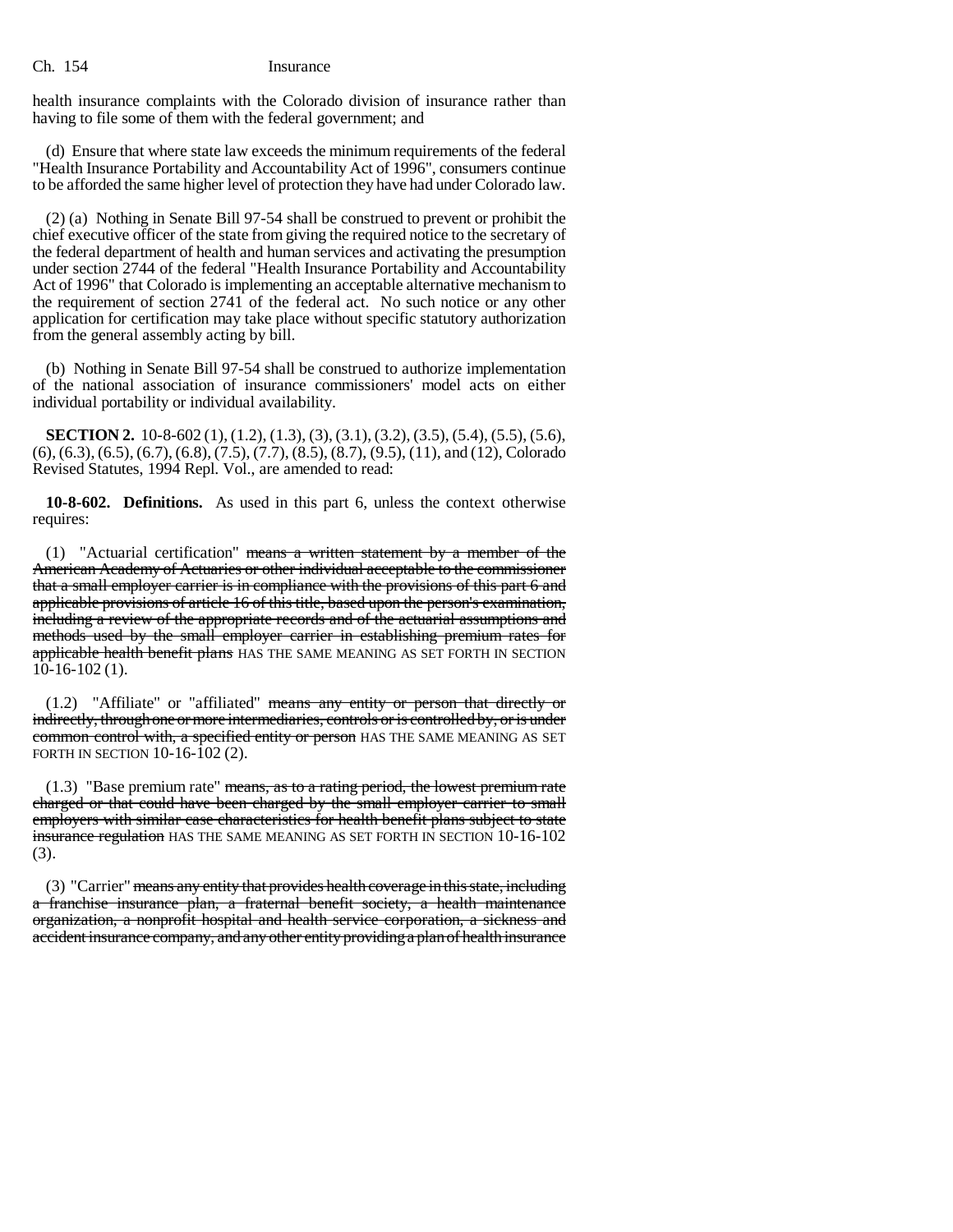or health benefits subject to the insurance laws and regulations of Colorado HAS THE SAME MEANING AS SET FORTH IN SECTION 10-16-102 (8).

 $(3.1)$  "Carrier waiting period" means a period of time not to exceed sixty days during which no premium shall be collected and coverage issued would not become effective HAS THE SAME MEANING AS "AFFILIATION PERIOD" AS SET FORTH IN SECTION 10-16-102 (2.5).

 $(3.2)$  (a) "Case characteristics" means demographic characteristics of a small employer that are considered by the carrier in the determination of premium rates for an individual or small employer HAS THE SAME MEANING AS SET FORTH IN SECTION 10-16-102 (10).

(b) Effective January 1, 1995, "case characteristics" are limited to the following demographic characteristics:

(I) The age of covered individuals according to the following brackets:

(A) For children who are dependents, a single bracket from newborn to nineteen years of age, unless the child is a full-time student covered as a dependent, in which case the bracket is newborn up to twenty-four years of age;

(B) For adults and emancipated minors, age brackets in five-year intervals;

(II) Geographic location of the policyholder, including the following location categories only:

(A) Counties in Colorado that are part of a primary metropolitan statistical area or a metropolitan statistical area; except that different primary metropolitan statistical areas and metropolitan statistical areas may have different rates;

(B) Counties in Colorado with a population of twenty thousand or fewer residents; and

(C) All other counties in Colorado;

(III) Family size, including the following size categories only:

(A) One adult;

(B) One adult and any children;

(C) Two adults; and

(D) Two adults and any children.

(c) Effective January 1, 1995, "case characteristics" does not include claim experience, health status, and duration of coverage, or any other characteristic not specifically described in paragraph (b) of this subsection (3.2).

 $(3.5)$  (a) "Class of business" means all or a distinct grouping of small employers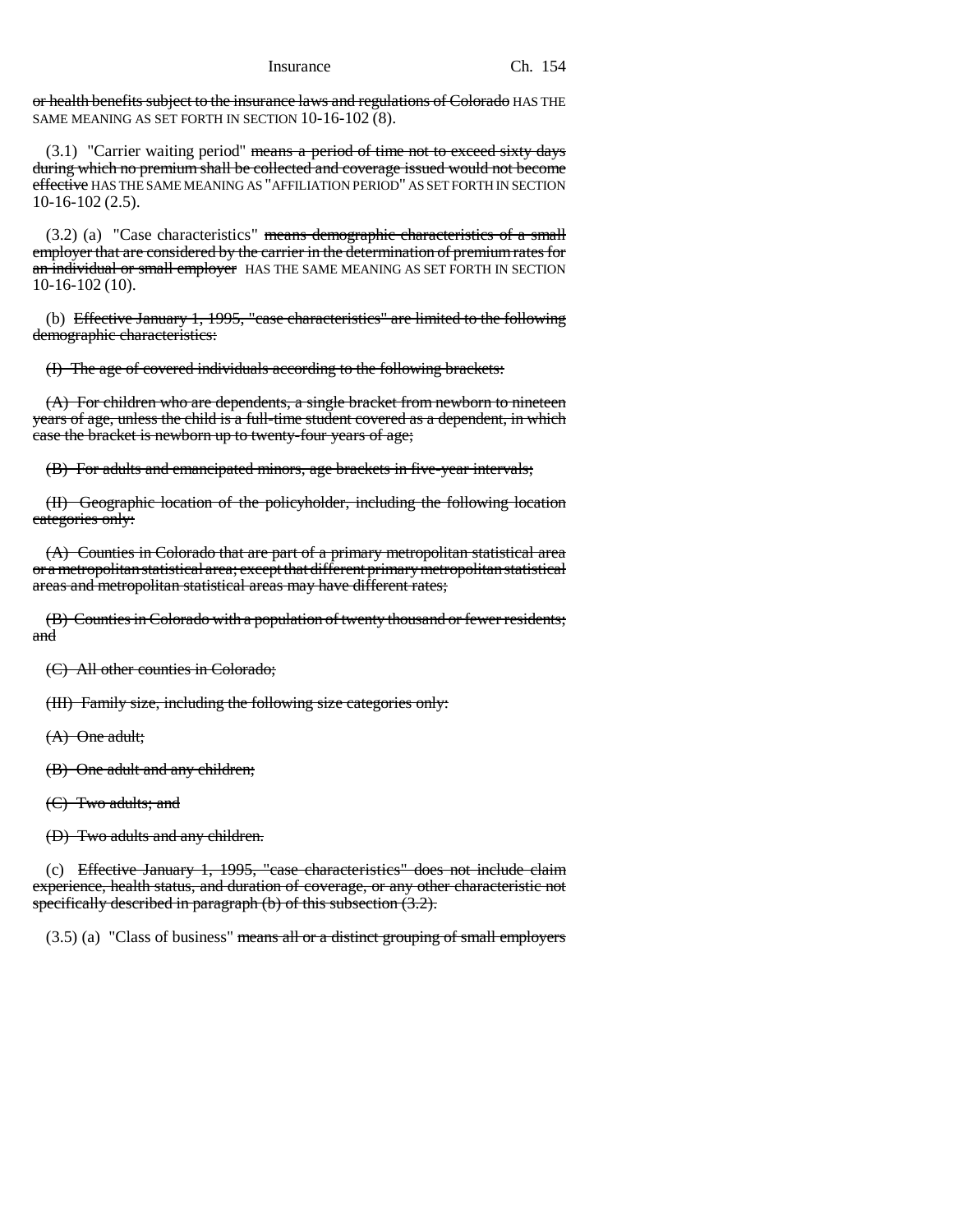as shown on the records of a small employer carrier. A small employer carrier may establish no more than nine separate classes of business, and each class shall reflect substantial differences in expected claims experience or administrative costs related to the following: HAS THE SAME MEANING AS SET FORTH IN SECTION 10-16-102 (11).

(I) The use of more than one type of system for the marketing and sale of health benefit plans to small employers;

(II) The acquisition of a class of business from another small employer carrier; or

(III) The provision of coverage to one or more association groups that meet the requirements of section 10-16-214 (1).

(b) The commissioner may approve the establishment of additional classes of business upon application to the commissioner and a finding by the commissioner that such action would enhance the efficiency and fairness of the small employer health insurance marketplace.

 $(5.4)$  "Dependent" means a spouse, an unmarried child under nineteen years of age, an unmarried child who is a full-time student under twenty-four years of age and who is financially dependent upon the parent, and an unmarried child of any age who is medically certified as disabled and dependent upon the parent HAS THE SAME MEANING AS SET FORTH IN SECTION 10-16-102 (14).

(5.5) "Eligible employee" means an employee who has a regular work week of twenty-four or more hours and includes a sole proprietor and a partner of a partnership, if the sole proprietor or partner is included as an employee under a health benefit plan of a small employer, but does not include an employee who works on a temporary or substitute basis HAS THE SAME MEANING AS SET FORTH IN SECTION 10-16-102 (15).

 $(5.6)$  "Established geographic service area" means the entire state of Colorado or, for plans that do not cover the entire state, any county within which the carrier is authorized to have arrangements established with providers to provide services HAS THE SAME MEANING AS SET FORTH IN SECTION 10-16-102 (18).

(6) (a) "Health benefit plan" means any hospital or medical expense policy or certificate, hospital or medical service corporation contract, or health maintenance organization subscriber contract available for use, offered, or sold to an individual or to a small employer HAS THE SAME MEANING AS SET FORTH IN SECTION 10-16-102 (21).

(b) "Health benefit plan" does not include accident only, credit, dental, vision, medicare supplement, long-term care, or disability income insurance, coverage issued as a supplement to liability insurance, workers' compensation or similar insurance, automobile medical payment insurance, specified diseases, hospital confinement indemnity, or limited benefit health insurance if:

(I) The carrier files on or before March 1 of each year a certification with the commissioner that contains a statement by an officer of the carrier certifying that policies or certificates described in this paragraph (b) are being offered and marketed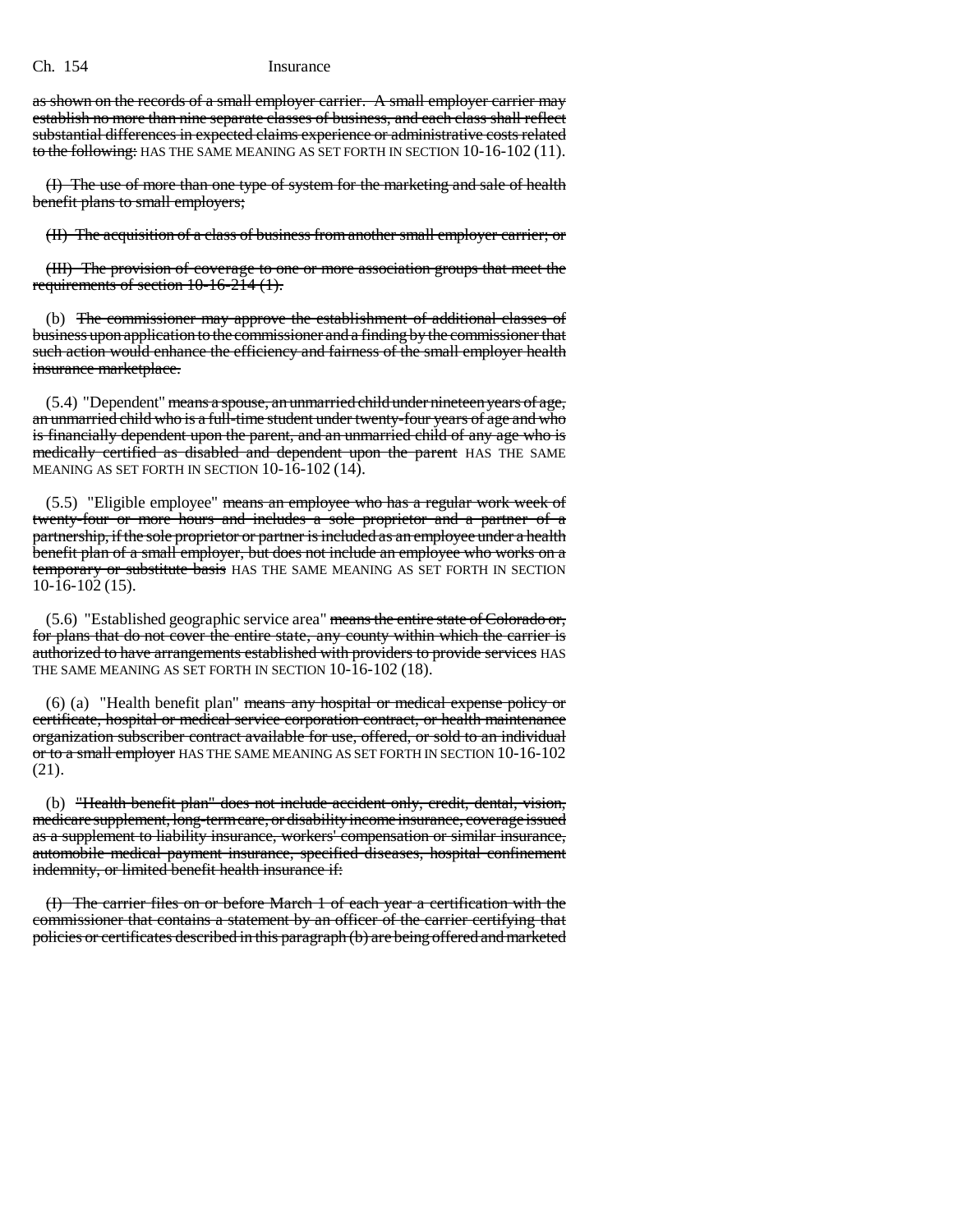as supplemental health insurance and not as a substitute for hospital or medical expense insurance or major medical expense insurance and a summary description of each policy or certificate described in this paragraph (b), including the average annual premium rates (or range of premium rates in cases where premiums vary by age, gender, or other factors) charged for such policies and certificates in this state;

(II) In the case of a policy or certificate that is described in this paragraph (b) and that is offered for the first time in this state on or after July 1, 1994, the carrier files with the commissioner the information and statement required in subparagraph (I) of this paragraph (b) at least thirty days prior to the date such a policy or certificate is issued or delivered in this state.

 $(6.3)$  "Health status" means the determination by a carrier of the underwriting risk of an individual or the employer due to the past, present, or expected health conditions of the employees and dependents of the employer HAS THE SAME MEANING AS SET FORTH IN SECTION 10-16-102 (24).

 $(6.5)$  "Index rate" means, as to a rating period for small employers with similar case characteristics, the arithmetic average of the base premium rate and the corresponding highest premium rate HAS THE SAME MEANING AS SET FORTH IN SECTION 10-16-102 (25).

(6.7) "Late enrollee" means an eligible employee or dependent who requests enrollment in a health benefit plan of a small employer following the initial enrollment period for which such individual is entitled to enroll under the terms of the health benefit plan, if such initial enrollment period is a period of at least thirty days. An eligible employee or dependent shall not be considered a late enrollee if:

(a) The individual:

(I) Was covered under another qualifying previous coverage at the time of the initial enrollment period;

(II) Lost coverage under the other qualifying previous coverage as a result of termination of employment or eligibility, the involuntary termination of the qualifying previous coverage, death of a spouse, or divorce; and

(III) Requests enrollment within thirty days after termination of the other qualifying previous coverage; or

(b) The individual is employed by an employer that offers multiple health benefit plans and elects a different plan during an open enrollment period; or

(c) A court has ordered that coverage be provided for a dependent under a covered employee's health benefit plan and the request for enrollment is made within thirty days after issuance of such court order HAS THE SAME MEANING AS SET FORTH IN SECTION 10-16-102 (26).

 $(6.8)$  "New business premium rate" means, as to a rating period, the lowest premium rate charged or offered or which could have been charged or offered by the small employer carrier to small employers with similar case characteristics for newly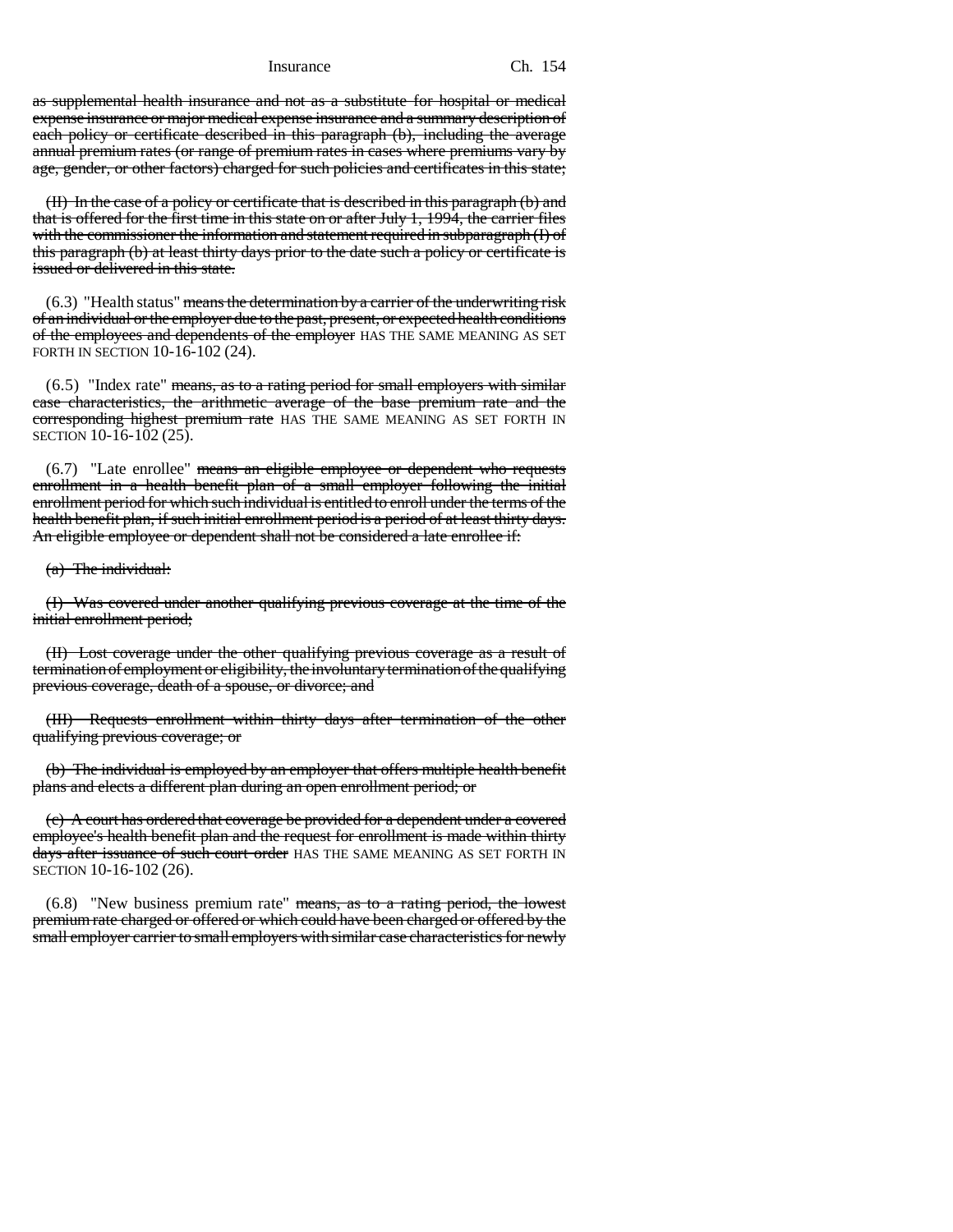issued health benefit plans with the same or similar coverage HAS THE SAME MEANING AS SET FORTH IN SECTION 10-16-102 (28).

(7.5) "Premium" means all moneys paid by a small employer and eligible employees or an individual and eligible dependents as a condition of receiving coverage from a carrier, including any fees or other contributions associated with the health benefit plan HAS THE SAME MEANING AS SET FORTH IN SECTION 10-16-102(31).

(7.7) "Producer" means a person who solicits, negotiates, effects, procures, delivers, renews, continues, services, or binds health benefit plans and is licensed to conduct these activities in Colorado HAS THE SAME MEANING AS SET FORTH IN SECTION 10-16-102 (35).

 $(8.5)$  "Qualifying previous coverage" and "qualifying existing coverage" mean benefits or coverage provided under:

(a) Medicare or Medicaid;

(b) An employer-based or group health insurance or health benefit plan that provides benefits similar to or exceeding benefits provided under the basic or standard health benefit plan; or

(c) An individual health insurance policy issued under the provisions of sections 10-16-201 to 10-16-212, including coverage issued by a health maintenance organization or prepaid hospital or medical care plan that provides benefits similar to or exceeding the benefits provided under the basic or standard health benefit plan, if such policy has been in effect for a period of at least one year; except that such individual policy need not cover maternity or mental health care HAVE THE SAME MEANING AS "CREDITABLE COVERAGE" AS SET FORTH IN SECTION 10-16-102 (13.7).

 $(8.7)$  "Rating period" means the policy period for which premium rates established by a carrier are assumed to be in effect HAS THE SAME MEANING AS SET FORTH IN SECTION 10-16-102 (38).

 $(9.5)$  "Restricted network provision" means any provision of an individual or group health benefit plan that conditions the payment of benefits, in whole or in part, on the use of health care providers that have entered into a contractual arrangement with the carrier to provide health care services to covered individuals HAS THE SAME MEANING AS SET FORTH IN SECTION 10-16-102 (39).

(11) "Small employer" means any person, firm, corporation, partnership, or association that is actively engaged in business that, on at least fifty percent of its working days during the preceding calendar quarter, employed no more than fifty eligible employees, the majority of whom were employed within this state and that was not formed primarily for the purpose of purchasing insurance. On and after January 1, 1996, "small employer" includes a business group of one. In determining the number of eligible employees, companies that are affiliated companies, or that are eligible to file a combined tax return for purposes of state taxation, shall be considered one employer HAS THE SAME MEANING AS SET FORTH IN SECTION 10-16-102 (40).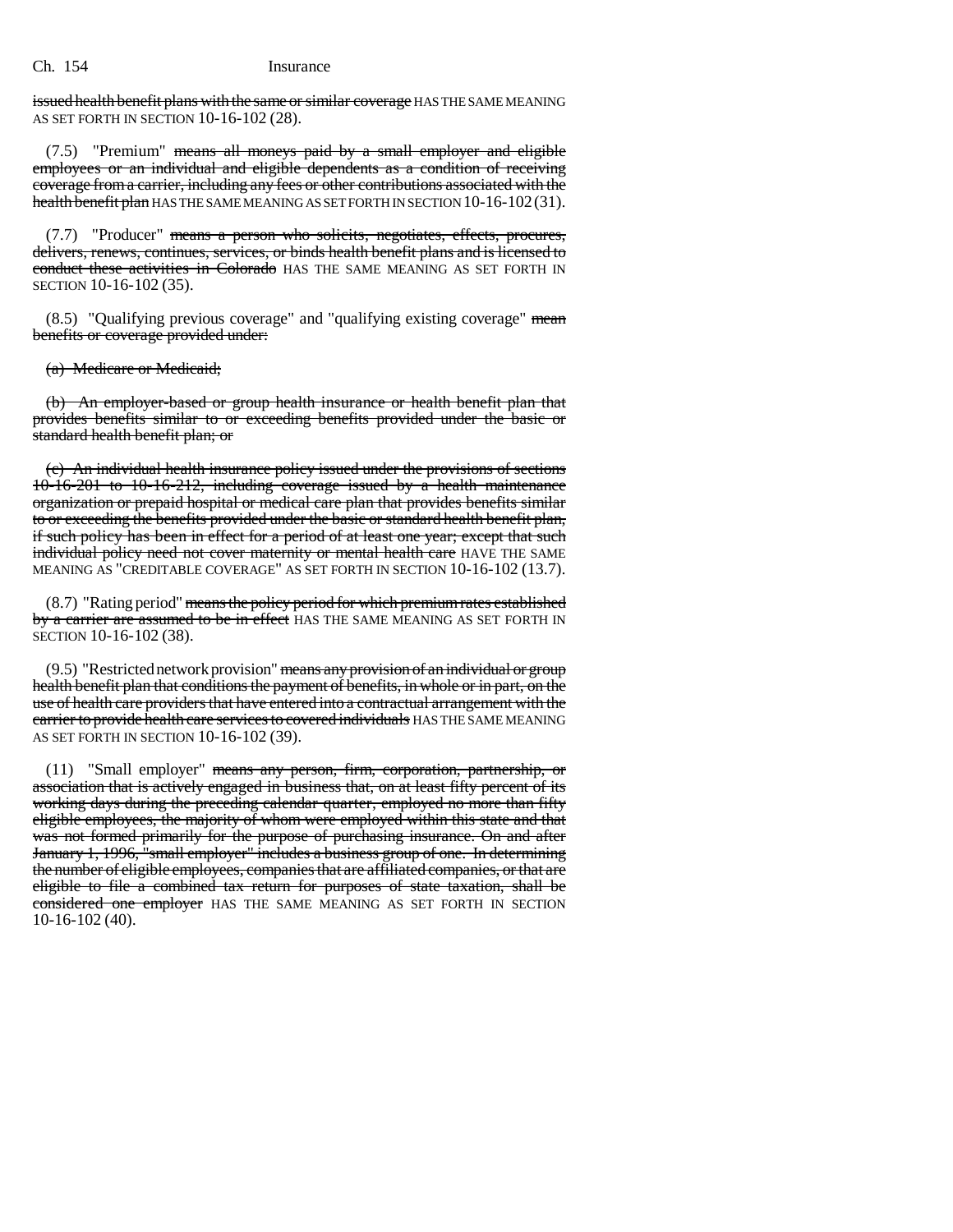$(12)$  "Small employer carrier" means a carrier that offers health benefit plans covering eligible employees of one or more small employers in this state HAS THE SAME MEANING AS SET FORTH IN SECTION 10-16-102 (41).

**SECTION 3.** 10-16-102 (9), (21), (26), (37), and (43), Colorado Revised Statutes, 1994 Repl. Vol., are amended, and the said 10-16-102, as amended, is further amended BY THE ADDITION OF THE FOLLOWING NEW SUBSECTIONS, to read:

**10-16-102. Definitions.** As used in this article, unless the context otherwise requires:

(2.5) "AFFILIATION PERIOD" MEANS A PERIOD OF TIME NOT TO EXCEED TWO MONTHS (THREE MONTHS FOR LATE ENROLLEES) DURING WHICH A HEALTH MAINTENANCE ORGANIZATION DOES NOT COLLECT PREMIUM AND COVERAGE ISSUED WOULD NOT BECOME EFFECTIVE.

(5.5) "BONA FIDE ASSOCIATION" MEANS, WITH RESPECT TO HEALTH INSURANCE COVERAGE OFFERED IN COLORADO, AN ASSOCIATION WHICH:

(a) HAS BEEN ACTIVELY IN EXISTENCE FOR AT LEAST FIVE YEARS;

(b) HAS BEEN FORMED AND MAINTAINED IN GOOD FAITH FOR PURPOSES OTHER THAN OBTAINING INSURANCE AND DOES NOT CONDITION MEMBERSHIP ON THE PURCHASE OF ASSOCIATION-SPONSORED INSURANCE;

(c) DOES NOT CONDITION MEMBERSHIP IN THE ASSOCIATION ON ANY HEALTH STATUS-RELATED FACTOR RELATING TO AN INDIVIDUAL (INCLUDING AN EMPLOYEE OF AN EMPLOYER OR A DEPENDENT OF AN EMPLOYEE) AND CLEARLY SO STATES IN ALL MEMBERSHIP AND APPLICATION MATERIALS;

(d) MAKES HEALTH INSURANCE COVERAGE OFFERED THROUGH THE ASSOCIATION AVAILABLE TO ALL MEMBERS REGARDLESS OF ANY HEALTH STATUS-RELATED FACTOR RELATING TO SUCH MEMBERS (OR INDIVIDUALS ELIGIBLE FOR COVERAGE THROUGH A MEMBER) AND CLEARLY SO STATES IN ALL MARKETING AND APPLICATION MATERIALS;

(e) DOES NOT MAKE HEALTH INSURANCE COVERAGE OFFERED THROUGH THE ASSOCIATION AVAILABLE OTHER THAN IN CONNECTION WITH A MEMBER OF THE ASSOCIATION AND CLEARLY SO STATES IN ALL MARKETING AND APPLICATION MATERIALS; AND

(f) PROVIDES AND ANNUALLY UPDATES INFORMATION NECESSARY FOR THE COMMISSIONER TO DETERMINE WHETHER OR NOT AN ASSOCIATION MEETS THE DEFINITION OF A BONA FIDE ASSOCIATION BEFORE QUALIFYING AS A BONA FIDE ASSOCIATION FOR THE PURPOSES OF THIS ARTICLE 16.

(9) "Carrier waiting period" means a period of time not to exceed sixty days during which no premium shall be collected and coverage issued would not become effective.

(13.7) "CREDITABLE COVERAGE" MEANS BENEFITS OR COVERAGE PROVIDED UNDER: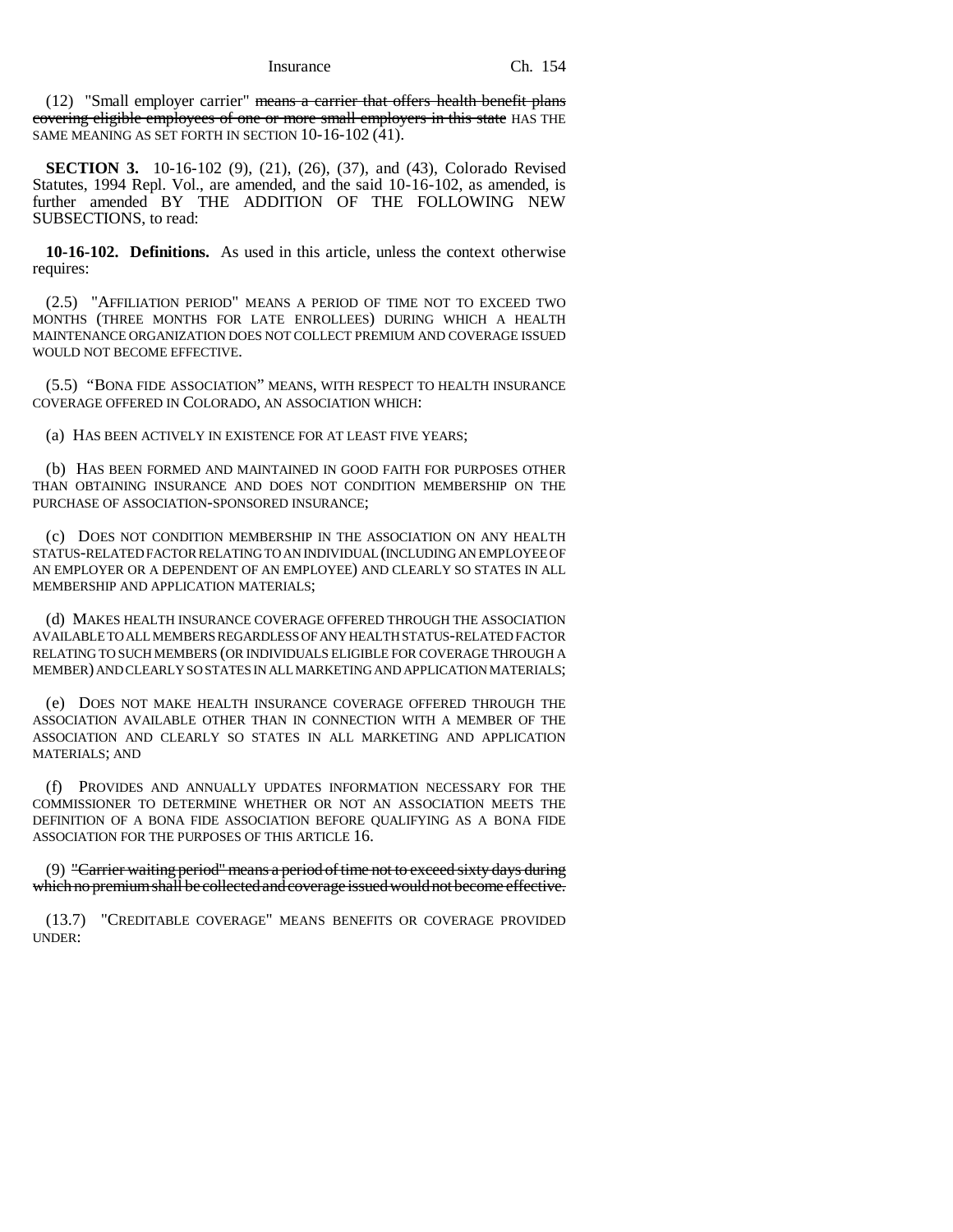(a) MEDICARE OR MEDICAID;

(b) AN EMPLOYEE WELFARE BENEFIT PLAN OR GROUP HEALTH INSURANCE OR HEALTH BENEFIT PLAN;

# (c) AN INDIVIDUAL HEALTH BENEFIT PLAN;

(d) A STATE HEALTH BENEFITS RISK POOL (INCLUDING BUT NOT LIMITED TO THE COLORADO UNINSURABLE HEALTH INSURANCE PLAN); OR

(e) CHAPTER 55 OF TITLE 10 OF THE UNITED STATES CODE, A MEDICAL CARE PROGRAM OF THE FEDERAL INDIAN HEALTH SERVICE OR OF A TRIBAL ORGANIZATION, A HEALTH PLAN OFFERED UNDER CHAPTER 89 OF TITLE 5, UNITED STATES CODE, A PUBLIC HEALTH PLAN, OR A HEALTH BENEFIT PLAN UNDER SECTION 5 (e) OF THE FEDERAL "PEACE CORPS ACT" (22 U.S.C. SEC. 2504 (e)).

(21) (a) "Health benefit plan" means any hospital or medical expense policy or certificate, hospital or medical service corporation contract, or health maintenance organization subscriber contract OR ANY OTHER SIMILAR HEALTH CONTRACT SUBJECT TO THE JURISDICTION OF THE COMMISSIONER available for use, offered, or sold to an individual or to a small employer IN COLORADO.

(b) "Health benefit plan" does not include: Accident only; credit; dental; vision; medicare supplement; BENEFITS FOR long-term care, HOME HEALTH CARE, COMMUNITY-BASED CARE, OR ANY COMBINATION THEREOF; or disability income insurance; LIABILITY INSURANCE INCLUDING GENERAL LIABILITY INSURANCE AND AUTOMOBILE LIABILITY INSURANCE; COVERAGE FOR ON-SITE MEDICAL CLINICS; coverage issued as a supplement to liability insurance, workers' compensation or similar insurance; OR automobile medical payment insurance. THE TERM ALSO EXCLUDES specified disease, hospital confinement indemnity, or limited benefit health insurance if SUCH TYPES OF COVERAGE DO NOT PROVIDE COORDINATION OF BENEFITS AND ARE PROVIDED UNDER SEPARATE POLICES OR CERTIFICATES.

(I) The carrier files on or before March 1 of each year a certification with the commissioner that contains a statement by an officer of the carrier certifying that policies or certificates described in this paragraph (b) are being offered and marketed as supplemental health insurance and not as a substitute for hospital or medical expense insurance or major medical expense insurance and a summary description of each policy or certificate described in this paragraph (b), including the average annual premium rates (or range of premium rates in cases where premiums vary by age, gender, or other factors) charged for such policies and certificates in this state;

(II) In the case of a policy or certificate that is described in this paragraph (b) and that is offered for the first time in this state on or after July 1, 1994, the carrier files with the commissioner the information and statement required in subparagraph (I) of this paragraph (b) at least thirty days prior to the date such a policy or certificate is issued or delivered in this state.

(24.5) "HEALTH STATUS-RELATED FACTOR" MEANS ANY OF THE FOLLOWING FACTORS: HEALTH STATUS; MEDICAL CONDITION, INCLUDING BOTH PHYSICAL AND MENTAL ILLNESSES; CLAIMS EXPERIENCE; RECEIPT OF HEALTH CARE; MEDICAL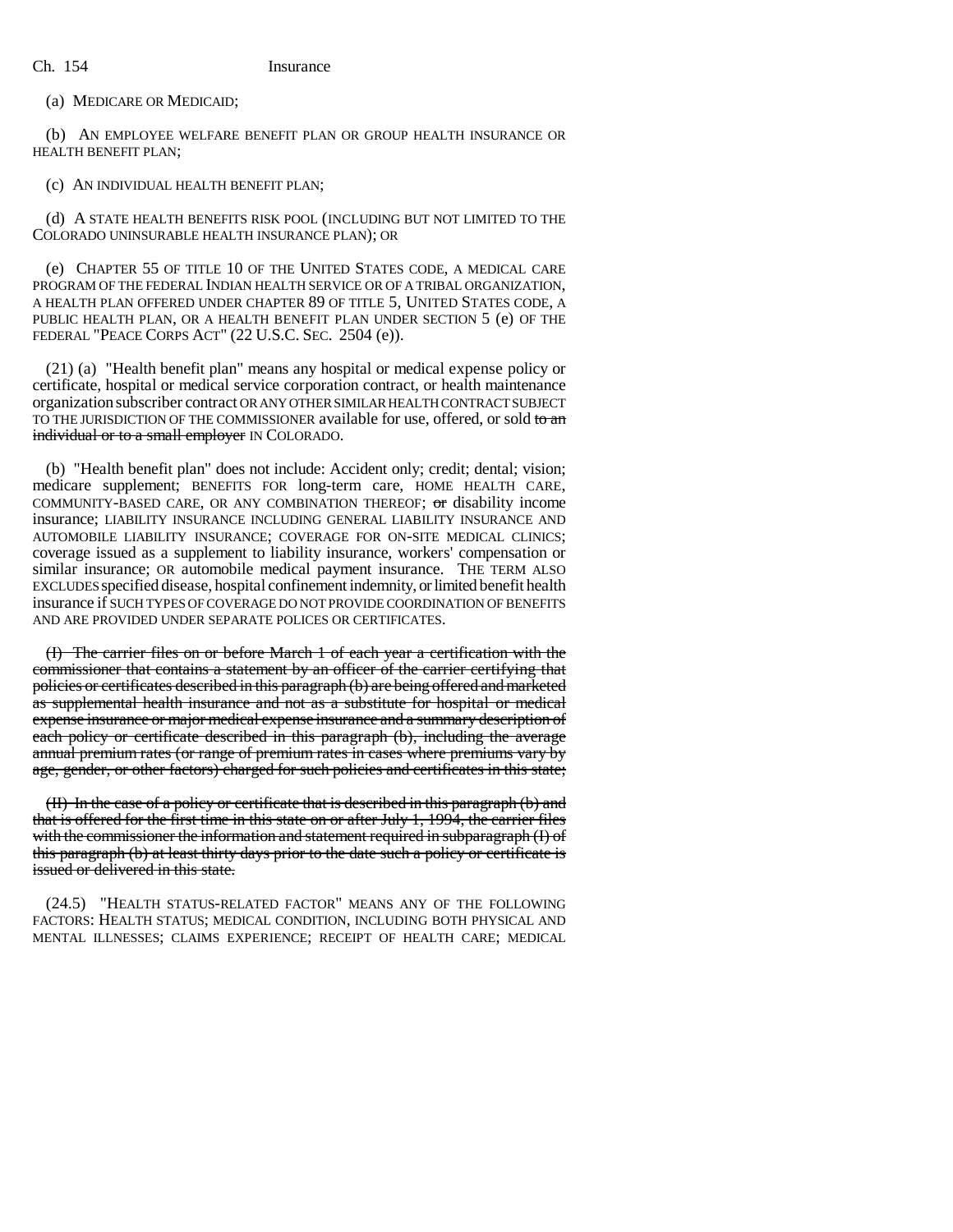HISTORY; GENETIC INFORMATION; EVIDENCE OF INSURABILITY INCLUDING CONDITIONS ARISING OUT OF ACTS OF DOMESTIC VIOLENCE; AND DISABILITY.

(26) "Late enrollee" means an eligible employee or dependent who requests enrollment in a GROUP health benefit plan of a small employer following the initial enrollment period for which such individual is entitled to enroll under the terms of the health benefit plan, if such initial enrollment period is a period of at least thirty days. An eligible employee or dependent shall not be considered a late enrollee if:

(a) The individual:

(I) Was covered under another qualifying previous OTHER CREDITABLE coverage at the time of the initial enrollment period AND, IF REQUIRED BY THE CARRIER OR ISSUER, THE EMPLOYEE STATED AT THE TIME OF INITIAL ENROLLMENT THAT THIS WAS THE REASON FOR DECLINING ENROLLMENT;

(II) Lost coverage under the other qualifying previous CREDITABLE coverage as a result of termination of employment or eligibility, REDUCTION IN THE NUMBER OF HOURS OF EMPLOYMENT, the involuntary termination of the qualifying previous CREDITABLE coverage, death of a spouse, LEGAL SEPARATION or divorce, OR EMPLOYER CONTRIBUTIONS TOWARDS SUCH COVERAGE WAS TERMINATED; and

(III) Requests enrollment within thirty days after termination of the other qualifying previous CREDITABLE coverage; or

(b) The individual is employed by an employer that offers multiple health benefit plans and elects a different plan during an open enrollment period; or

(c) A court has ordered that coverage be provided for a dependent under a covered employee's health benefit plan and the request for enrollment is made within thirty days after issuance of such court order; OR

(d) A PERSON BECOMES A DEPENDENT OF A COVERED PERSON THROUGH MARRIAGE, BIRTH, ADOPTION, OR PLACEMENT FOR ADOPTION AND REQUESTS ENROLLMENT NO LATER THAN THIRTY DAYS AFTER BECOMING SUCH A DEPENDENT. IN SUCH CASE, COVERAGE SHALL COMMENCE ON THE DATE THE PERSON BECOMES A DEPENDENT IF A REQUEST FOR ENROLLMENT IS RECEIVED IN A TIMELY FASHION BEFORE SUCH DATE.

(37) "Qualifying previous coverage" and "qualifying existing coverage" mean benefits or coverage provided under:

(a) Medicare or medicaid;

(b) An employer-based or group health insurance or health benefit plan that provides benefits similar to or exceeding benefits provided under the basic or standard health benefit plan; or

(c) An individual health insurance policy issued under the provisions of sections 10-16-201 to 10-16-212, including coverage issued by a health maintenance organization or prepaid hospital or medical care plan that provides benefits similar to or exceeding the benefits provided under the basic or standard health benefit plan,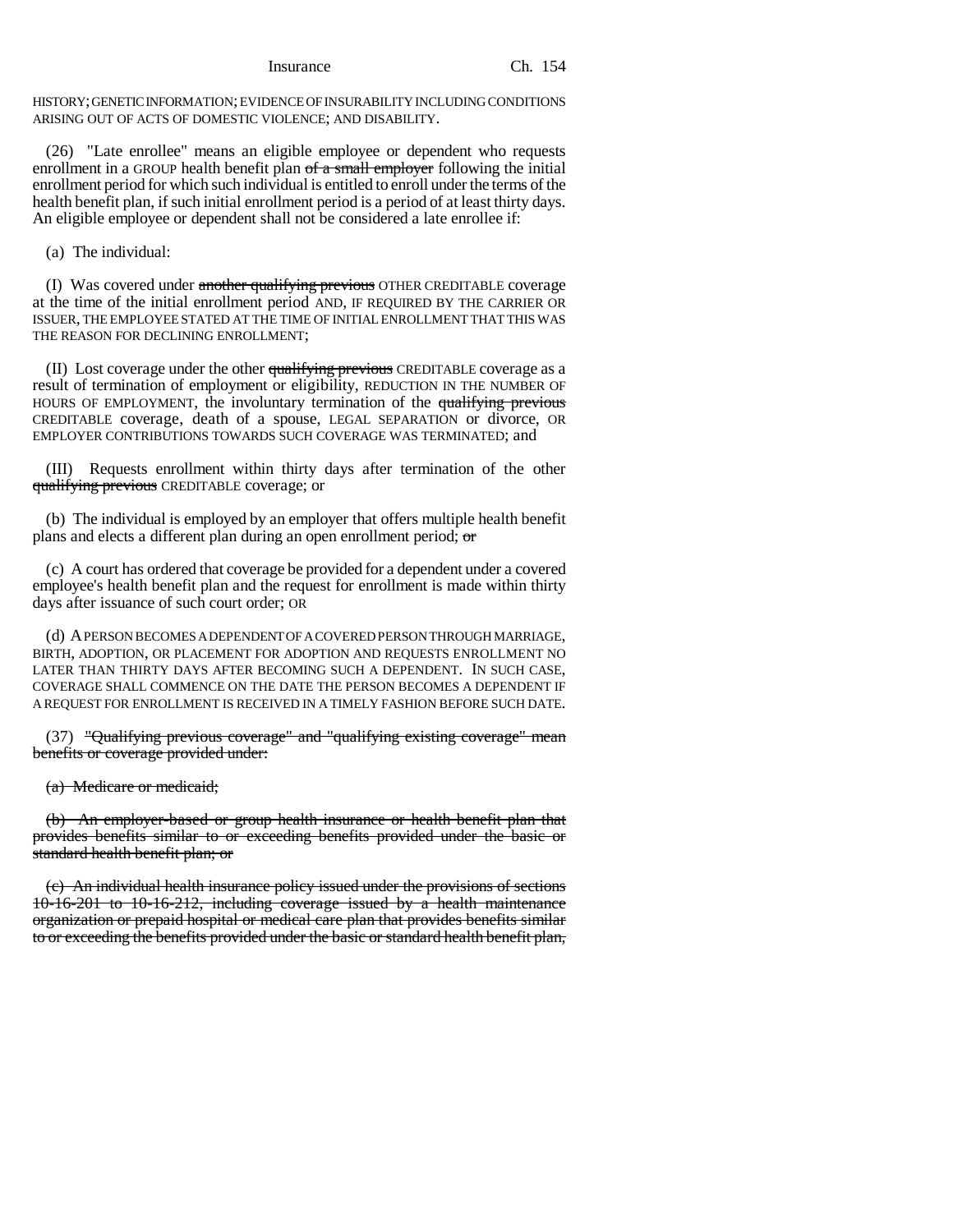# if such policy has been in effect for a period of at least one year; except that such individual policy need not cover maternity or mental health care.

(43) "Small group sickness and accident insurance", "small group plan", and "small group policy" mean that form of group sickness and accident insurance issued by an entity subject to part 2 of this article, that form of group service or indemnity type contract issued by an entity organized pursuant to the provisions of part 3 of this article, or that form of policy issued by an entity organized pursuant to the provisions of part 4 of this article which provides coverage to small employers located in Colorado. THESE TERMS INCLUDE A BONA FIDE ASSOCIATION PLAN IF SUCH PLAN PROVIDES COVERAGE TO ONE OR MORE ELIGIBLE EMPLOYEES OF A SMALL EMPLOYER IN COLORADO.

(45) "WAITING PERIOD" MEANS, WITH RESPECT TO A GROUP HEALTH BENEFIT PLAN AND AN INDIVIDUAL THAT IS A POTENTIAL PARTICIPANT OR BENEFICIARY IN THE PLAN, THE PERIOD THAT MUST PASS WITH RESPECT TO THE INDIVIDUAL, AS DETERMINED BY THE PLAN SPONSOR, BEFORE THE INDIVIDUAL IS ELIGIBLE TO BE COVERED FOR BENEFITS UNDER THE TERMS OF THE PLAN.

**SECTION 4.** 10-16-105 (3), (4), (5), and (7.3) (a), the introductory portion to 10-16-105 (7.3) (b) (I), and 10-16-105 (7.3) (c) (I), (7.3) (d.5), (7.3) (e), (7.3) (h), and (7.4) (c), Colorado Revised Statutes, 1994 Repl. Vol., are amended, and the said 10-16-105, as amended, is further amended  $B\overline{Y}$  THE ADDITION OF A NEW SUBSECTION, to read:

**10-16-105. Small group sickness and accident insurance - guaranteed issue - mandated provisions for basic and standard health benefit plans.** (3) A small group sickness and accident insurance plan, small group plan, or small group policy shall be renewable to all eligible employees and dependents at the option of the small employer, except where there is AS ALLOWED PURSUANT TO SECTION 10-16-201.5.

(a) Nonpayment of required premiums;

(b) Fraud or misrepresentation by the small employer, or with respect to coverage of an insured individual, fraud or misrepresentation by the insured individual or such individual's representative;

(c) Noncompliance with plan provisions;

(d) An insufficient number of individuals under the plan to meet the percentage requirements of the plan; or

(e) An employer which is no longer actively engaged in the business in which it was engaged on the effective date of the plan.

(4) A small group sickness and accident insurer subject to the provisions of part 2 of this article or an entity subject to the provisions of part 3 or 4 of this article may cease to renew all plans under a class of business; however, the insurer or other entity shall provide notice to all affected health insurance plans and to the commissioner in each state in which an affected insured individual is known to reside at least ninety days prior to termination of coverage. An insurer or other entity which exercises its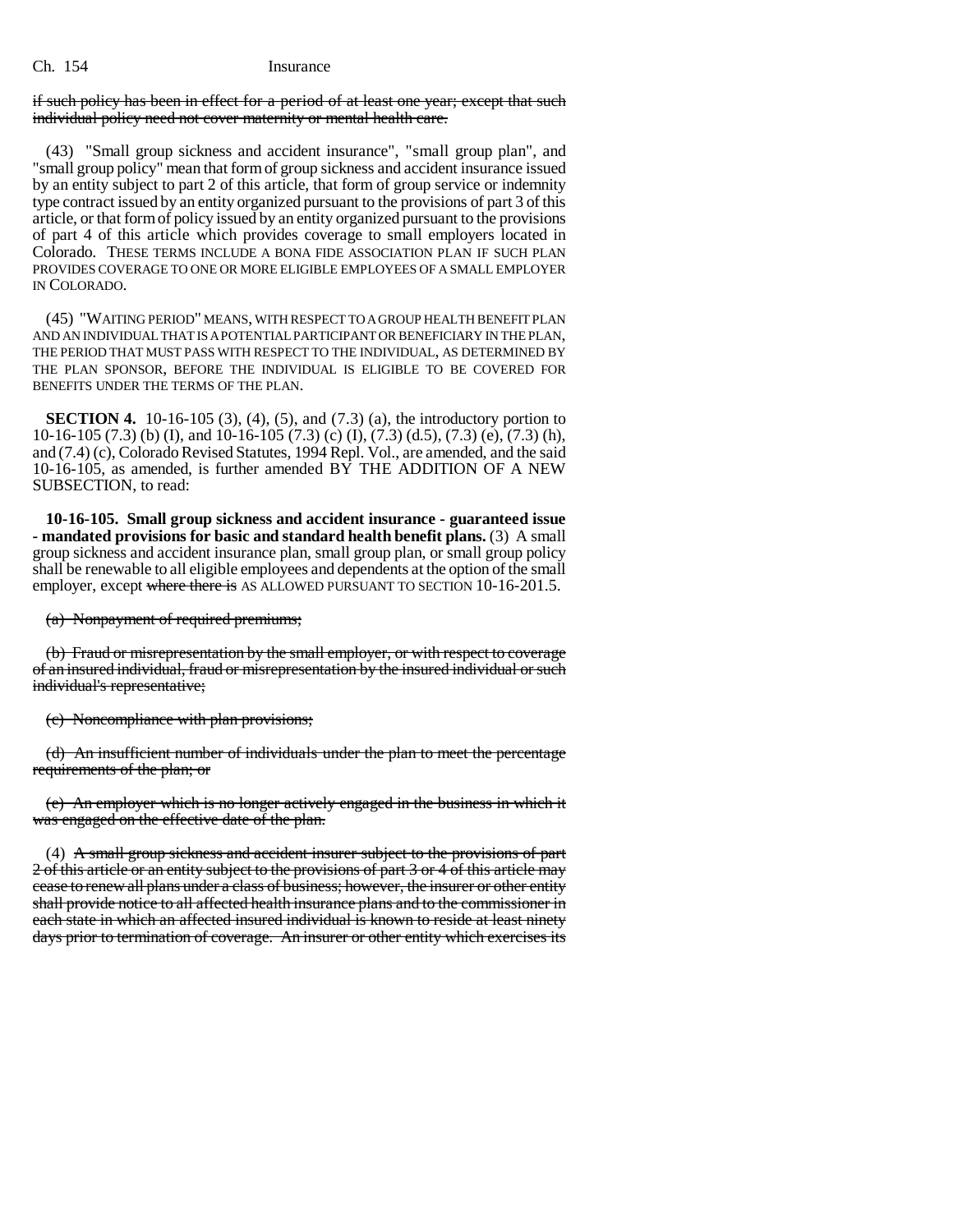right not to renew all plans in a class of business shall not:

(a) Establish a new class of business for a period of five years after the nonrenewal of the plans without prior approval of the commissioner; or

(b) Transfer or otherwise provide coverage to any of the employers from the nonrenewed class of business unless the insurer offers to transfer or provide coverage to all affected employers and eligible employees and dependents without regard to case characteristic, claim experience, health status, or duration of coverage.

(5) Each small group sickness and accident insurer or other entity shall make reasonable disclosure in solicitation and sales materials provided to small employers the following information in a form and manner prescribed by the commissioner AND UPON REQUEST OF ANY SUCH SMALL EMPLOYER SHALL PROVIDE SUCH INFORMATION IN DETAIL:

(a) The extent to which premium rates for a specific employer are established or adjusted due to the experience, health status, or duration of coverage of employees or dependents of the small employer;

(b) The provisions concerning the insurer's or other entity's right to, and the frequency with which the insurer or other entity may, change premium rates and the factors, including case characteristics, which affect changes in premium rates;

(c) A description of the class of business in which the small employer is or will be included, including the applicable grouping of plans; and

(d) The provisions relating to renewability of coverage;

(e) THE PROVISIONS OF SUCH COVERAGE RELATING TO ANY PREEXISTING CONDITION EXCLUSION; AND

(f) THE BENEFITS AND PREMIUMS AVAILABLE UNDER ALL HEALTH BENEFIT PLANS FOR WHICH THE EMPLOYER IS OUALIFIED.

(7.3) (a) Except as otherwise provided in this subsection (7.3), effective January 1, 1995, every small employer carrier shall, as a condition of transacting business in this state with small employers, actively offer to such small employers the choice of a basic health benefit plan or a standard health benefit plan. EFFECTIVE JULY 1, 1997, EVERY SMALL EMPLOYER CARRIER SHALL ALSO OFFER TO SMALL EMPLOYERS A CHOICE OF ALL THE OTHER SMALL GROUP PLANS THE CARRIER MARKETS IN COLORADO; EXCEPT THAT THIS REQUIREMENT SHALL NOT APPLY TO A HEALTH BENEFIT PLAN OFFERED BY A CARRIER IF SUCH PLAN IS MADE AVAILABLE IN THE SMALL GROUP MARKET ONLY THROUGH ONE OR MORE BONA FIDE ASSOCIATION PLANS.

(b) (I) A small employer carrier shall not be required to approve an application FROM A BUSINESS GROUP OF ONE for a basic health benefit plan or a standard health benefit plan if:

(c) (I) Effective January 1, 1995, a small employer carrier shall issue a basic health benefit plan or a standard health benefit plan to any eligible small employer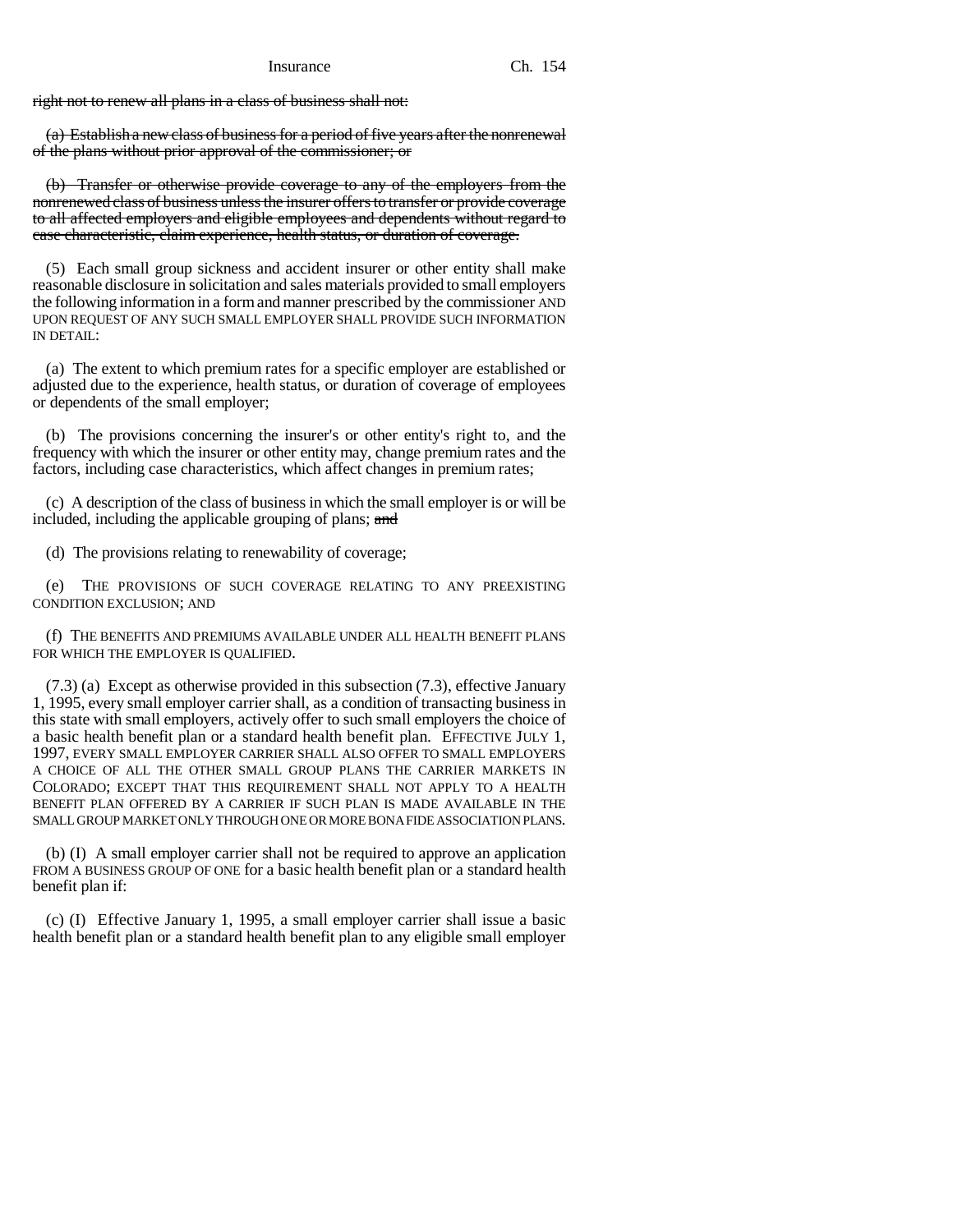that applies for such health benefit plan and agrees to make the required premium payments and to satisfy the other reasonable provisions of the health benefit plan that are not inconsistent with this article. EFFECTIVE JULY 1, 1997, A SMALL EMPLOYER CARRIER SHALL ALSO ISSUE ANY OF ITS OTHER SMALL EMPLOYER PLANS TO ANY SMALL EMPLOYER THAT APPLIES FOR SUCH A PLAN; EXCEPT THAT THIS REQUIREMENT SHALL NOT APPLY TO A BUSINESS GROUP OF ONE WHERE THE BUSINESS GROUP OF ONE DOES NOT MEET THE CARRIER'S NORMAL AND ACTUARIALLY-BASED UNDERWRITING CRITERIA. THE REQUIREMENTS OF THIS SUBPARAGRAPH (I) SHALL NOT APPLY TO A HEALTH BENEFIT PLAN OFFERED BY A CARRIER IF SUCH PLAN IS MADE AVAILABLE IN THE SMALL GROUP MARKET ONLY THROUGH ONE OR MORE BONA FIDE ASSOCIATION PLANS.

 $(1.5)$  (H) Notwithstanding the requirements of paragraph  $(c)$  of this subsection (7.3), a small employer carrier may, in any calendar year with the approval of the commissioner, suspend its duty to issue a basic health benefit plan or a standard health benefit plan for such period as approved by the commissioner to any eligible employer that applies for such health benefit plan, if the employer's group does not meet the small employer carrier's normal and actuarially-based underwriting criteria and if the small employer carrier meets all the following conditions:

(A) The number of capped employees covered by the small employer carrier when divided by the total number of employees and dependents covered by contracts, policies, and plans of the small employer carrier in force with small employers in Colorado is equal to or exceeds four percent;

(B) The small employer carrier applies to the commissioner, in a form and manner determined by the commissioner, for an immediate suspension for a specified time period of the requirement in paragraph (c) of this subsection (7.3) to issue a basic health benefit plan or a standard health benefit plan to small employers that do not meet the small employer carrier's normal and actuarially-based underwriting criteria;

(C) The small employer carrier provides the commissioner with certified copies of the information deemed necessary by the commissioner to make a determination of whether or not the small employer carrier has or is about to reach the four percent cap described in sub-subparagraph (A) of this subparagraph (I); and

(D) The commissioner approves the request for the suspension described in this paragraph (d.5).

(II) If the commissioner determines that the limitations on the requirements to issue basic and standard health benefit plans under paragraph (c) of this subsection (7.3) unreasonably restrict the access of residents of Colorado to health insurance coverage, the commissioner shall have the authority to increase or decrease, acting pursuant to article 4 of title 24, C.R.S., the percentage limitation specified in sub-subparagraph  $(A)$  of subparagraph  $(I)$  of this paragraph  $(d.5)$ .

(III) The commissioner may promulgate such rules and regulations as are necessary to carry out the purposes of this paragraph (d.5).

(e) A small employer is eligible under paragraph  $(a)$  and subparagraph  $(I)$  of paragraph  $(e)$  of this subsection  $(7.3)$  if it employed two or more eligible employees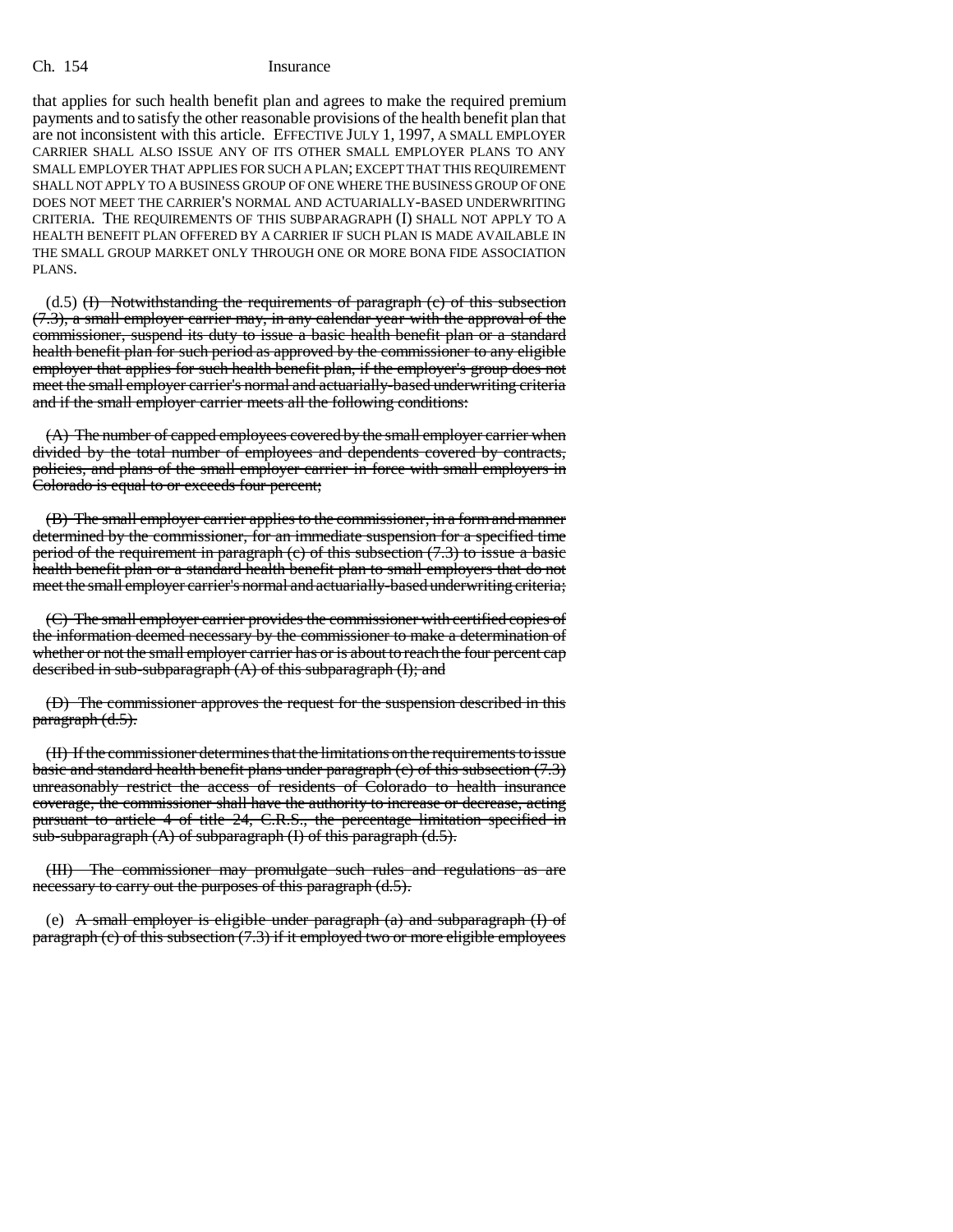within this state on at least fifty percent of its working days during the preceding calendar quarter; except that, on and after January 1, 1996, these provisions shall also apply to a business group of one.

(h) The requirement that a small employer carrier actively offer small employers the choice of a basic or a standard health benefit plan pursuant to paragraph (a) of this subsection (7.3) shall not apply if:

(I) The small employer carrier certifies to the commissioner, in a certification signed by an officer of the company that:

(A) The carrier is neither marketing to nor accepting any new applications for coverage from any small employers in Colorado on and after July 1, 1994; and

(B) The carrier will terminate no later than December 31, 1995, all small group business written prior to July 1, 1994;

(II) The small employer carrier requests and the commissioner approves a request from the carrier to suspend its duty to guarantee the issuance of a basic and standard health benefit plan pursuant to paragraph  $(a)$  of this subsection  $(7.3)$ .

(7.4) (c) In applying minimum participation requirements with respect to an employer, a small employer carrier shall not consider employees or dependents who have qualifying existing CREDITABLE coverage when determining whether the applicable percentage of participation is met. However, a small employer carrier may consider employees or dependents of such employer who have coverage under another health benefit plan that is sponsored by such small employer.

(12) IN THE CASE OF AN EMPLOYER THAT WAS NOT IN EXISTENCE THROUGHOUT THE PRECEDING CALENDAR QUARTER, THE DETERMINATION OF WHETHER SUCH EMPLOYER IS A SMALL OR LARGE EMPLOYER SHALL BE BASED ON THE AVERAGE NUMBER OF EMPLOYEES THAT IS REASONABLY EXPECTED SUCH EMPLOYER WILL EMPLOY ON BUSINESS DAYS IN THE CURRENT CALENDAR YEAR.

**SECTION 5.** Part 1 of article 16 of title 10, Colorado Revised Statutes, 1994 Repl. Vol., as amended, is amended BY THE ADDITION OF A NEW SECTION to read:

**10-16-105.5. Individual health benefit plans - limited guarantee issue.** (1) EVERY CARRIER OFFERING INDIVIDUAL HEALTH BENEFIT PLANS IN COLORADO SHALL OFFER AND ACCEPT FOR ENROLLMENT PURSUANT TO SUBSECTION (2) OF THIS SECTION EVERY ELIGIBLE INDIVIDUAL WHO APPLIES FOR COVERAGE WITHIN SIXTY-TWO DAYS AFTER TERMINATION OF SUCH INDIVIDUAL'S PRIOR COVERAGE AND SHALL NOT IMPOSE ANY PREEXISTING CONDITION EXCLUSIONS OR LIMITATIONS ON THE NEW COVERAGE; EXCEPT THAT THIS REQUIREMENT SHALL NOT APPLY TO CARRIERS OFFERING COVERAGE ONLY THROUGH BONA FIDE ASSOCIATIONS OR TO CARRIERS OFFERING INDIVIDUAL COVERAGE ONLY THROUGH CONVERSION POLICIES. AS USED IN THIS SECTION, "ELIGIBLE INDIVIDUAL" MEANS AN INDIVIDUAL:

(a) FOR WHOM, AS OF THE DATE ON WHICH THE INDIVIDUAL SEEKS COVERAGE, THE AGGREGATE OF PERIODS OF CREDITABLE COVERAGE IS EIGHTEEN MONTHS OR MORE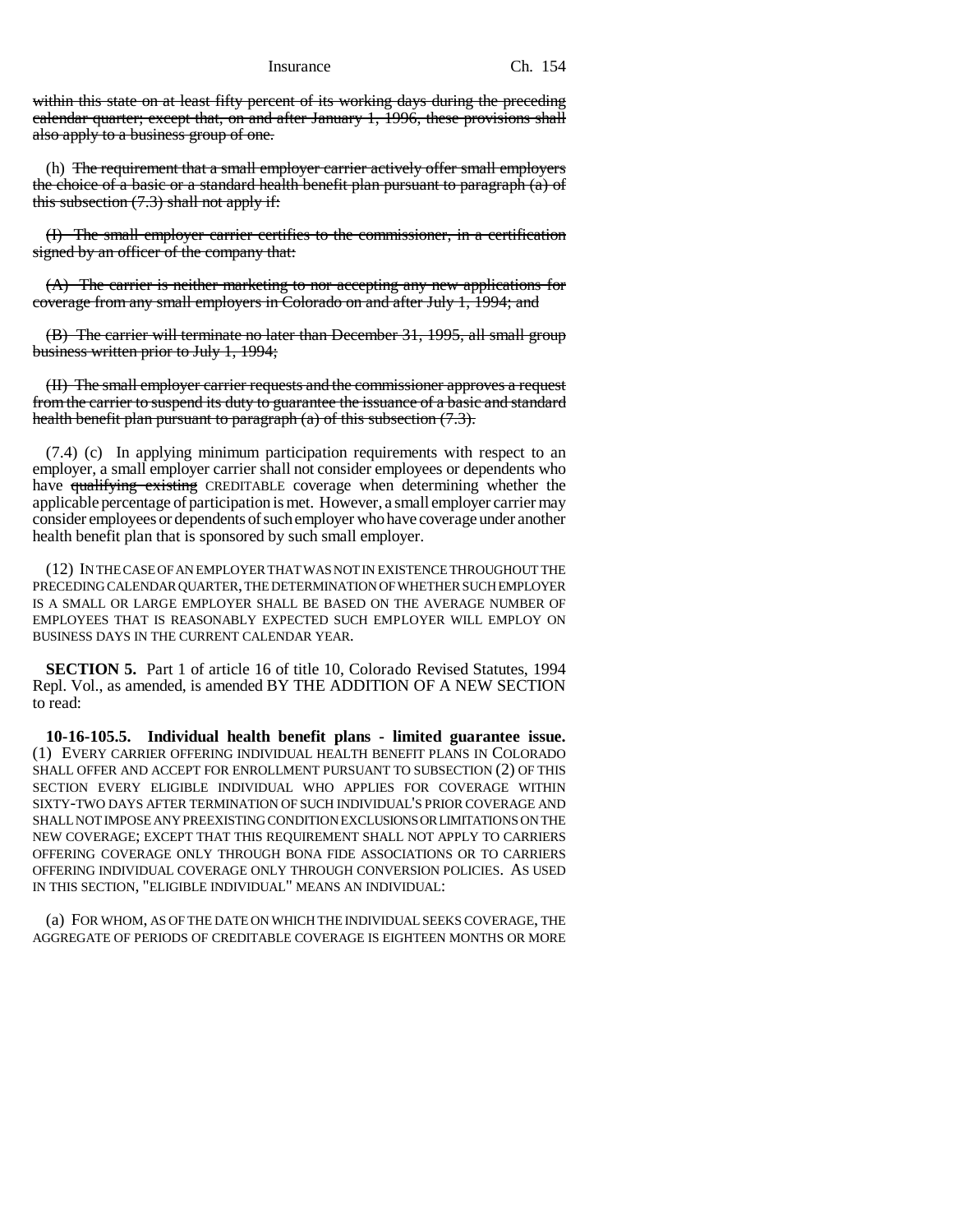AND WHOSE MOST RECENT PRIOR CREDITABLE COVERAGE WAS UNDER A GROUP PLAN. AS USED IN THIS SECTION, "GROUP PLAN" MEANS A SMALL OR LARGE GROUP HEALTH BENEFIT PLAN, AN EMPLOYER-SPONSORED PLAN, AN EMPLOYEE WELFARE BENEFIT PLAN, A GOVERNMENT PLAN, OR A CHURCH PLAN.

(b) WHO IS NOT ELIGIBLE FOR COVERAGE UNDER A GROUP HEALTH BENEFIT PLAN, MEDICARE, OR MEDICAID AND DOES NOT HAVE OTHER HEALTH BENEFIT PLAN COVERAGE;

(c) WHOSE MOST RECENT COVERAGE WAS NOT TERMINATED AS A RESULT OF NONPAYMENT OF PREMIUMS OR FRAUD; AND

(d) WHO DID NOT TURN DOWN AN OFFER OF CONTINUATION COVERAGE IF IT WAS OFFERED AND WHO SUBSEQUENTLY EXHAUSTED SUCH COVERAGE.

(2) A CARRIER SHALL MEET THE REQUIREMENTS OF SUBSECTION (1) OF THIS SECTION IF:

(a) THE CARRIER OFFERS AT LEAST TWO DIFFERENT HEALTH BENEFIT POLICY FORMS, BOTH OF WHICH ARE DESIGNED FOR, ARE MADE GENERALLY AVAILABLE AND ACTIVELY MARKETED TO, AND ENROLL BOTH ELIGIBLE AND OTHER INDIVIDUALS; AND

(b) THE OFFERING OF POLICY FORMS INCLUDES, AT A MINIMUM:

(I) THE POLICY FORMS FOR HEALTH BENEFIT PLAN COVERAGE WITH THE LARGEST AND NEXT TO LARGEST PREMIUMS VOLUME OF ALL SUCH POLICY FORMS OFFERED BY THE ISSUER IN COLORADO; OR

(II) A LOWER-LEVEL COVERAGE POLICY FORM AND A HIGHER-LEVEL COVERAGE POLICY FORM WHICH INCLUDE BENEFITS SUBSTANTIALLY SIMILAR TO OTHER INDIVIDUAL HEALTH INSURANCE COVERAGE OFFERED BY THE ISSUER IN COLORADO AND ARE COVERED UNDER A RISK ADJUSTMENT, RISK SPREADING, OR FINANCIAL SUBSIDIZATION METHOD CONSISTENT WITH FEDERAL REGULATIONS. AS USED IN THIS SUBPARAGRAPH (II):

(A) "HIGHER-LEVEL COVERAGE" MEANS A POLICY FORM FOR WHICH THE ACTUARIAL VALUE OF THE BENEFITS UNDER THE COVERAGE IS AT LEAST FIFTEEN PERCENT GREATER THAN THE ACTUARIAL VALUE OF LOWER-LEVEL COVERAGE OFFERED BY THE CARRIER IN COLORADO, AND THE ACTUARIAL VALUE OF THE BENEFITS UNDER THE COVERAGE IS AT LEAST ONE HUNDRED PERCENT BUT NOT GREATER THAN ONE HUNDRED TWENTY PERCENT OF THE POLICY FORM WEIGHTED AVERAGE.

(B) "LOWER-LEVEL COVERAGE" MEANS A POLICY FORM FOR WHICH THE ACTUARIAL VALUE OF THE BENEFITS UNDER THE COVERAGE IS AT LEAST EIGHTY-FIVE PERCENT BUT NOT GREATER THAN ONE HUNDRED PERCENT OF THE POLICY FORM WEIGHTED AVERAGE.

(C) "POLICY FORM WEIGHTED AVERAGE" MEANS THE AVERAGE ACTUARIAL VALUE OF THE BENEFITS PROVIDED BY ALL THE HEALTH INSURANCE COVERAGE ISSUED (AS ELECTED BY THE CARRIER) EITHER BY THAT CARRIER OR, IF SUCH DATA ARE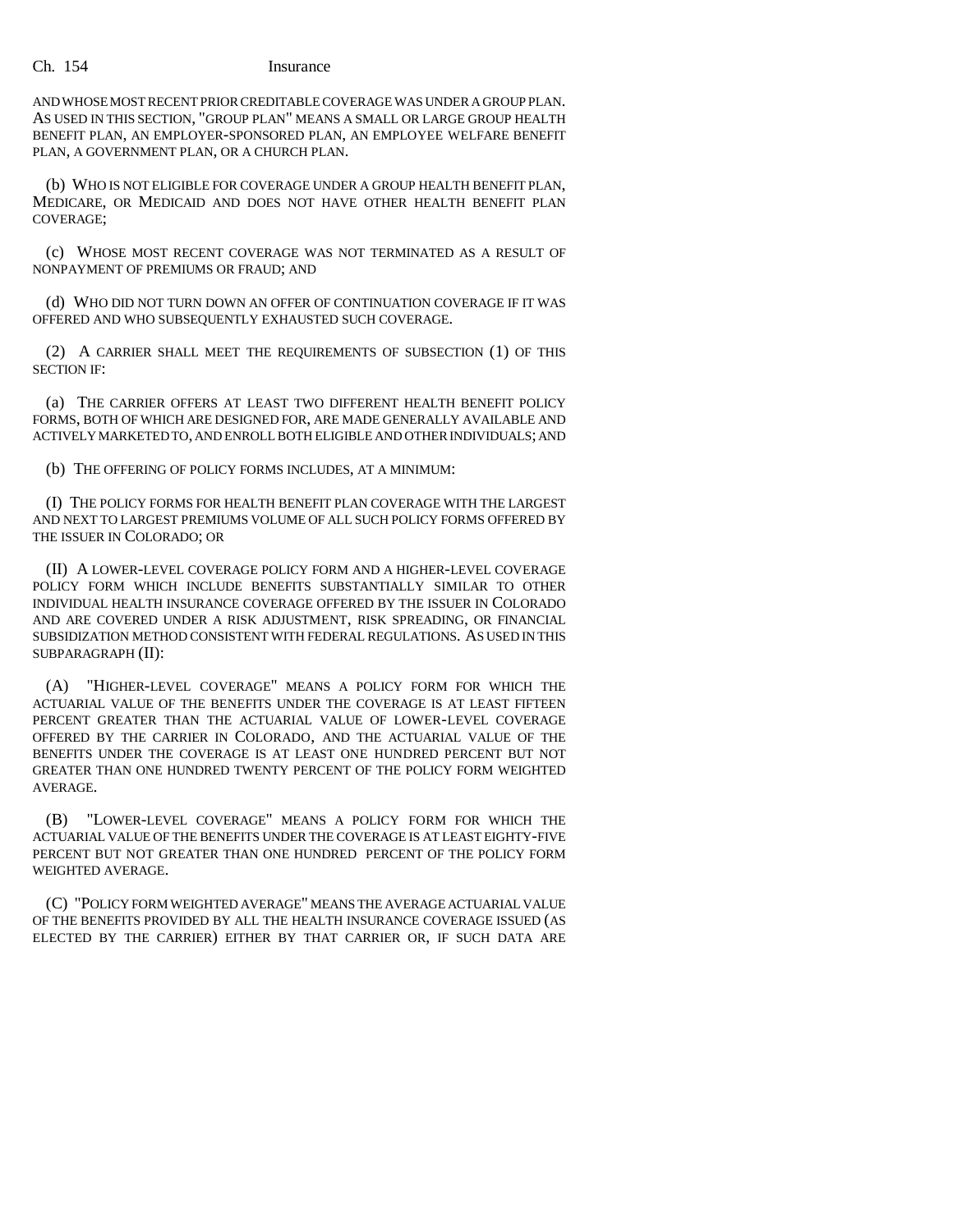AVAILABLE, BY ALL CARRIERS IN COLORADO IN THE INDIVIDUAL HEALTH BENEFIT PLAN MARKET DURING THE PREVIOUS YEAR (NOT INCLUDING COVERAGE ISSUED UNDER THIS SECTION), WEIGHTED BY ENROLLMENT FOR THE DIFFERENT COVERAGE.

(3) WITH RESPECT TO THE PROVISIONS OF SUBSECTION (2) OF THIS SECTION, A CARRIER THAT OFFERS COVERAGE IN THE INDIVIDUAL MARKET THROUGH A MANAGED CARE PLAN MAY LIMIT THE INDIVIDUALS WHO MAY BE ENROLLED TO THOSE THAT LIVE, RESIDE, OR WORK WITHIN THE SERVICE AREA OF THE PLAN. SUCH A CARRIER MAY DENY COVERAGE TO ELIGIBLE INDIVIDUALS IF IT DEMONSTRATES TO THE COMMISSIONER THAT IT WILL NOT HAVE THE CAPACITY TO DELIVER SERVICES ADEQUATELY TO ADDITIONAL ENROLLEES AND IT IS APPLYING THIS SUBSECTION (3) UNIFORMLY TO INDIVIDUALS WITHOUT REGARD TO ANY HEALTH STATUS-RELATED FACTOR OF SUCH INDIVIDUALS AND WITHOUT REGARD TO WHETHER THE INDIVIDUALS ARE ELIGIBLE INDIVIDUALS.

(4) A CARRIER MAY APPLY TO THE COMMISSIONER TO SUSPEND FOR A PERIOD OF TIME ITS DUTY TO ISSUE COVERAGE PURSUANT TO SUBSECTION (2) OF THIS SECTION WHERE CONTINUED COMPLIANCE WOULD ADVERSELY AFFECT THE FINANCIAL CONDITION OF THE COMPANY. WHERE SUCH A SUSPENSION IS GRANTED, THE CARRIER MAY NOT OFFER COVERAGE IN THE INDIVIDUAL MARKET FOR A PERIOD OF AT LEAST ONE HUNDRED EIGHTY DAYS AFTER THE SUSPENSION IS GRANTED.

(5) FOR THE PURPOSES OF THIS SECTION, THE TERM "HEALTH BENEFIT PLAN", AS DEFINED IN SECTION 10-16-102(21), DOES NOT INCLUDE NONRENEWABLE INDIVIDUAL HEALTH BENEFIT PLANS WITH A DURATION OF SIX MONTHS OR LESS.

**SECTION 6.** 10-16-107, Colorado Revised Statutes, 1994 Repl. Vol., as amended, is amended BY THE ADDITION OF A NEW SUBSECTION to read:

**10-16-107. Rate regulation - approval of policy forms - benefit certificates - evidences of coverage - loss ratio guarantees.** (6) A CARRIER OFFERING A GROUP HEALTH BENEFIT PLAN MAY NOT REQUIRE ANY INDIVIDUAL (AS A CONDITION OF ENROLLMENT OR CONTINUED ENROLLMENT UNDER THE PLAN) TO PAY A PREMIUM OR CONTRIBUTION THAT IS GREATER THAN SUCH PREMIUM OR CONTRIBUTION FOR A SIMILARLY SITUATED INDIVIDUAL ENROLLED IN THE PLAN ON THE BASIS OF ANY HEALTH STATUS-RELATED FACTOR IN RELATION TO THE INDIVIDUAL OR TO AN INDIVIDUAL ENROLLED UNDER THE PLAN AS A DEPENDENT OF THE INDIVIDUAL. THIS PROHIBITION SHALL NOT BE CONSTRUED TO RESTRICT THE AMOUNT THAT AN EMPLOYER MAY BE CHARGED FOR COVERAGE UNDER A GROUP HEALTH BENEFIT PLAN OR TO PREVENT A CARRIER FROM ESTABLISHING PREMIUM DISCOUNTS OR REBATES OR MODIFYING OTHERWISE APPLICABLE COPAYMENTS OR DEDUCTIBLES IN RETURN FOR ADHERENCE TO PROGRAMS OF HEALTH PROMOTION AND DISEASE PREVENTION, IF OTHERWISE ALLOWED BY LAW.

**SECTION 7.** 10-16-118, Colorado Revised Statutes, 1994 Repl. Vol., is amended to read:

**10-16-118. Limitations on preexisting condition limitations.** (1) A health benefit COVERAGE plan that covers residents of this state: shall:

(a) (I) IF IT IS A GROUP HEALTH BENEFIT PLAN, SHALL not deny, exclude, or limit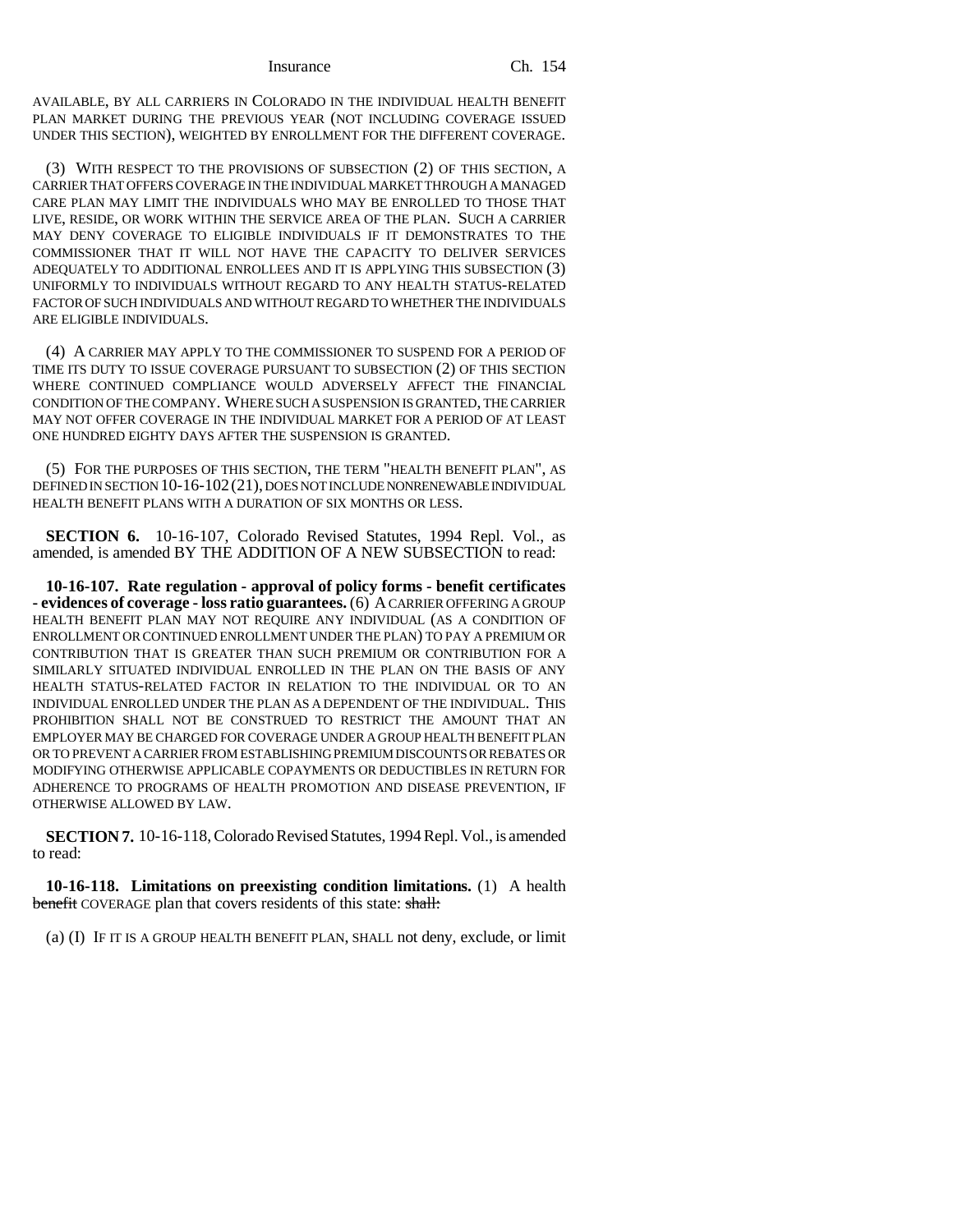benefits for a covered individual because of a preexisting condition for losses incurred more than six months following the effective date of such individual's coverage DATE OF ENROLLMENT OF THE INDIVIDUAL IN SUCH PLAN OR, IF EARLIER, THE FIRST DAY OF THE WAITING PERIOD FOR SUCH ENROLLMENT. A health benefit plan shall not define a preexisting condition more restrictively than an injury, sickness, or pregnancy A GROUP HEALTH BENEFIT PLAN MAY IMPOSE A PREEXISTING CONDITION EXCLUSION OR LIMITATION ONLY IF SUCH EXCLUSION RELATES TO A CONDITION (WHETHER PHYSICAL OR MENTAL), REGARDLESS OF THE CAUSE OF THE CONDITION, for which a person incurred charges, received medical treatment, consulted a health care professional, or took prescription drugs MEDICAL ADVICE, DIAGNOSIS, CARE, OR TREATMENT WAS RECOMMENDED OR RECEIVED within six months immediately preceding the effective date of coverage DATE OF ENROLLMENT OF THE INDIVIDUAL IN SUCH PLAN OR, IF EARLIER, THE FIRST DAY OF THE WAITING PERIOD FOR SUCH ENROLLMENT; except that A GROUP HEALTH BENEFIT PLAN SHALL NOT IMPOSE ANY PREEXISTING CONDITION EXCLUSION IN THE CASE OF A CHILD THAT IS ADOPTED OR PLACED FOR ADOPTION BEFORE ATTAINING EIGHTEEN YEARS OF AGE, OR RELATING TO PREGNANCY.

(II) IF IT IS an individual health benefit plan,  $\frac{may}{dd}$  extend the exclusion of a preexisting condition for a period not to exceed OR A GROUP HEALTH COVERAGE PLAN TO WHICH SUBPARAGRAPH (I) OF THIS PARAGRAPH (a) DOES NOT APPLY, SHALL NOT DENY, EXCLUDE, OR LIMIT BENEFITS FOR A COVERED INDIVIDUAL BECAUSE OF A PREEXISTING CONDITION FOR LOSSES INCURRED MORE THAN twelve months FOLLOWING THE EFFECTIVE DATE OF COVERAGE and may not define the A preexisting condition more restrictively than an injury, sickness, or pregnancy for which a person incurred charges, received medical treatment, consulted a health care professional, or took prescription drugs within twelve months.

(II) (III) A carrier IF IT IS A HEALTH MAINTENANCE ORGANIZATION that does not utilize preexisting condition limitations in any health benefit plan, may impose  $\alpha$ carrier waiting AN AFFILIATION period. AN AFFILIATION PERIOD SHALL RUN CONCURRENTLY WITH ANY WAITING PERIOD. SUCH A HEALTH MAINTENANCE ORGANIZATION MAY, IN LIEU OF AN AFFILIATION PERIOD, USE AN ALTERNATIVE METHOD TO ADDRESS ADVERSE SELECTION WITH THE PRIOR APPROVAL OF THE COMMISSIONER.

(b) SHALL waive any carrier waiting AFFILIATION period or time period applicable to a preexisting condition exclusion or limitation period with respect to particular services for the period of time an individual was previously covered by qualifying previous CREDITABLE coverage that provided benefits with respect to such services, if such qualifying previous CREDITABLE coverage was continuous to a date not more than ninety days prior to the effective date of the new coverage. The period of continuous coverage shall not include any waiting period for the effective date of the new coverage. applied by the employer or the carrier. This paragraph (b) shall not preclude application of any waiting period applicable to all new enrollees under the plan. THE METHOD OF CREDITING AND CERTIFYING COVERAGE SHALL BE DETERMINED BY THE COMMISSIONER BY RULE.

(c) SHALL exclude coverage for late enrollees for the greater of twelve months or for NO MORE THAN an eighteen-month-preexisting condition exclusion; except that, if both a period of exclusion from coverage and a preexisting condition exclusion are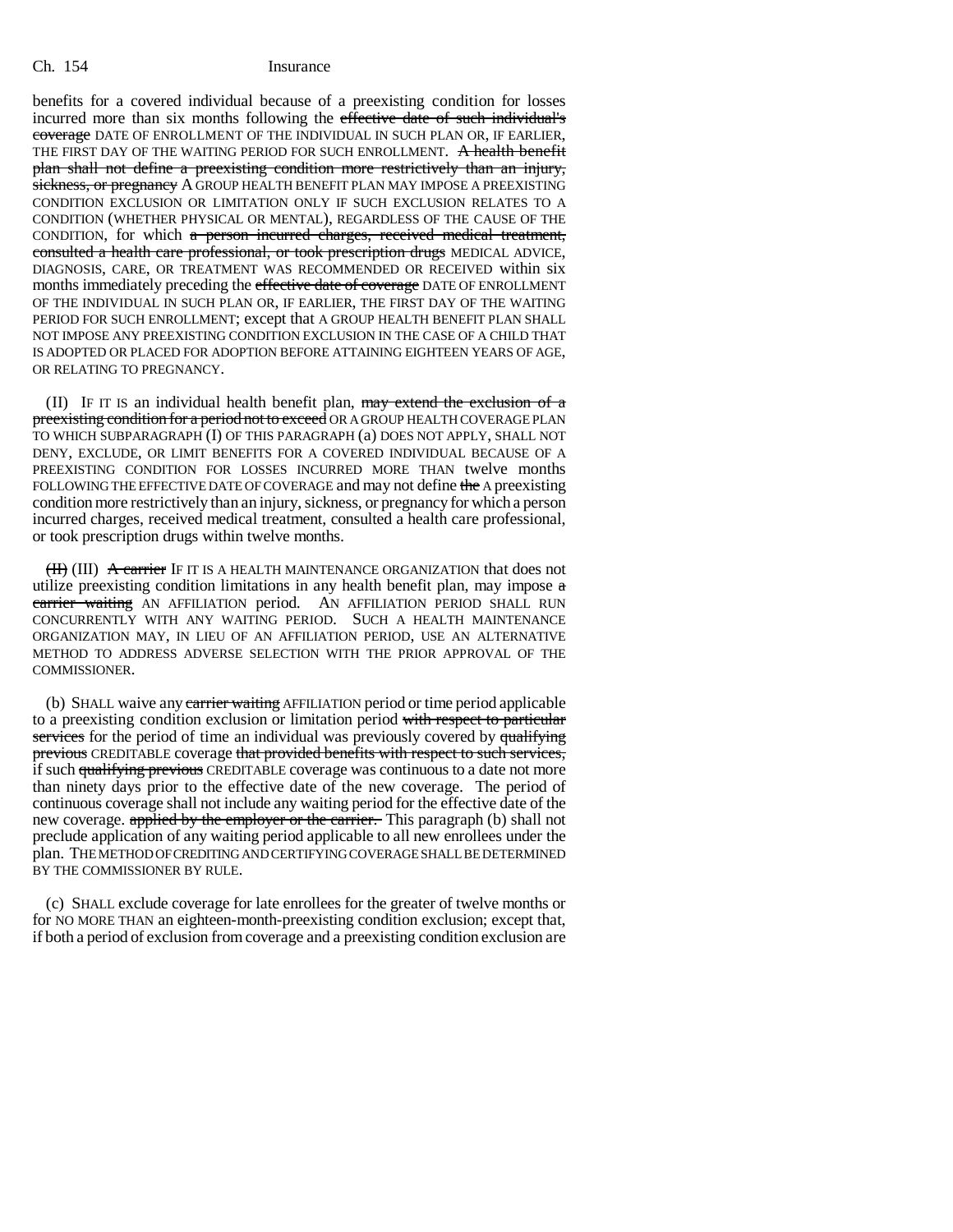applicable to a late enrollee, the combined period shall not exceed eighteen months from the date the individual enrolls for coverage under the health benefit plan. HEALTH MAINTENANCE ORGANIZATIONS THAT DO NOT USE PREEXISTING CONDITION EXCLUSION PERIODS IN ANY OF THEIR PLANS MAY IMPOSE UP TO A THREE-MONTH AFFILIATION PERIOD IN LIEU OF THE EIGHTEEN-MONTH PREEXISTING CONDITION PERIOD.

**SECTION 8.** 10-16-201.5, Colorado Revised Statutes, 1994 Repl. Vol., as amended, is amended to read:

**10-16-201.5. Renewability of health benefit plans.** (1) An insurer subject to this part 2, a nonprofit subject to part 3 of this article, and a health maintenance organization subject to part 4 of this article A CARRIER providing coverage under an individual A health benefit plan shall not refuse to renew such plan except for the following reasons:

(a) Nonpayment of the required premium;

(b) Fraud or INTENTIONAL misrepresentation OF MATERIAL FACT on the part of the insured individual PLAN SPONSOR WITH RESPECT TO GROUP HEALTH BENEFIT PLAN COVERAGE AND THE INDIVIDUAL WITH RESPECT TO INDIVIDUAL COVERAGE;

(c) Noncompliance by the insured individual with plan provisions;

(d) The individual carrier elects to DISCONTINUE OFFERING AND nonrenew all of its individual, SMALL GROUP, OR LARGE GROUP health benefit plans delivered or issued for delivery to individuals in this state. In such case the carrier shall provide notice of the decision not to renew coverage to all affected individuals POLICYHOLDERS AND COVERED PERSONS and to the insurance commissioner in each state in which an affected individual is known to reside at least ninety ONE HUNDRED EIGHTY days prior to the nonrenewal of the health benefit plan by the carrier. THE CARRIER SHALL ALSO DISCONTINUE AND NONRENEW ALL OF ITS INDIVIDUAL OR SMALL OR LARGE GROUP HEALTH BENEFIT PLANS IN COLORADO. Notice to the insurance commissioner under this paragraph (d) shall be provided at least three working days prior to the notice to the affected individuals.

(e) Attainment of eligibility for medicare due to the insured individual's reaching the age for medicare eligibility set by the federal government. In the case of eligibility for medicare prior to that age, an individual health care benefit plan shall be renewable; except that the plan may be modified so that benefits that would otherwise be payable may be reduced by an amount no more than that paid by medicare.

(f) WITH RESPECT TO INDIVIDUAL HEALTH BENEFIT PLANS, the commissioner finds that the continuation of the coverage would not be in the best interest of the policyholders or certificate holders, THE PLAN IS OBSOLETE, or would impair the carrier's ability to meet its contractual obligations. In such instance, the commissioner shall assist affected individuals in finding replacement coverage ONCE THE COMMISSIONER HAS MADE SUCH A FINDING, THE CARRIER SHALL PROVIDE NOTICE TO EACH COVERED INDIVIDUAL PROVIDED COVERAGE OF THIS TYPE OF SUCH DISCONTINUATION AT LEAST NINETY DAYS PRIOR TO THE DATE OF DISCONTINUATION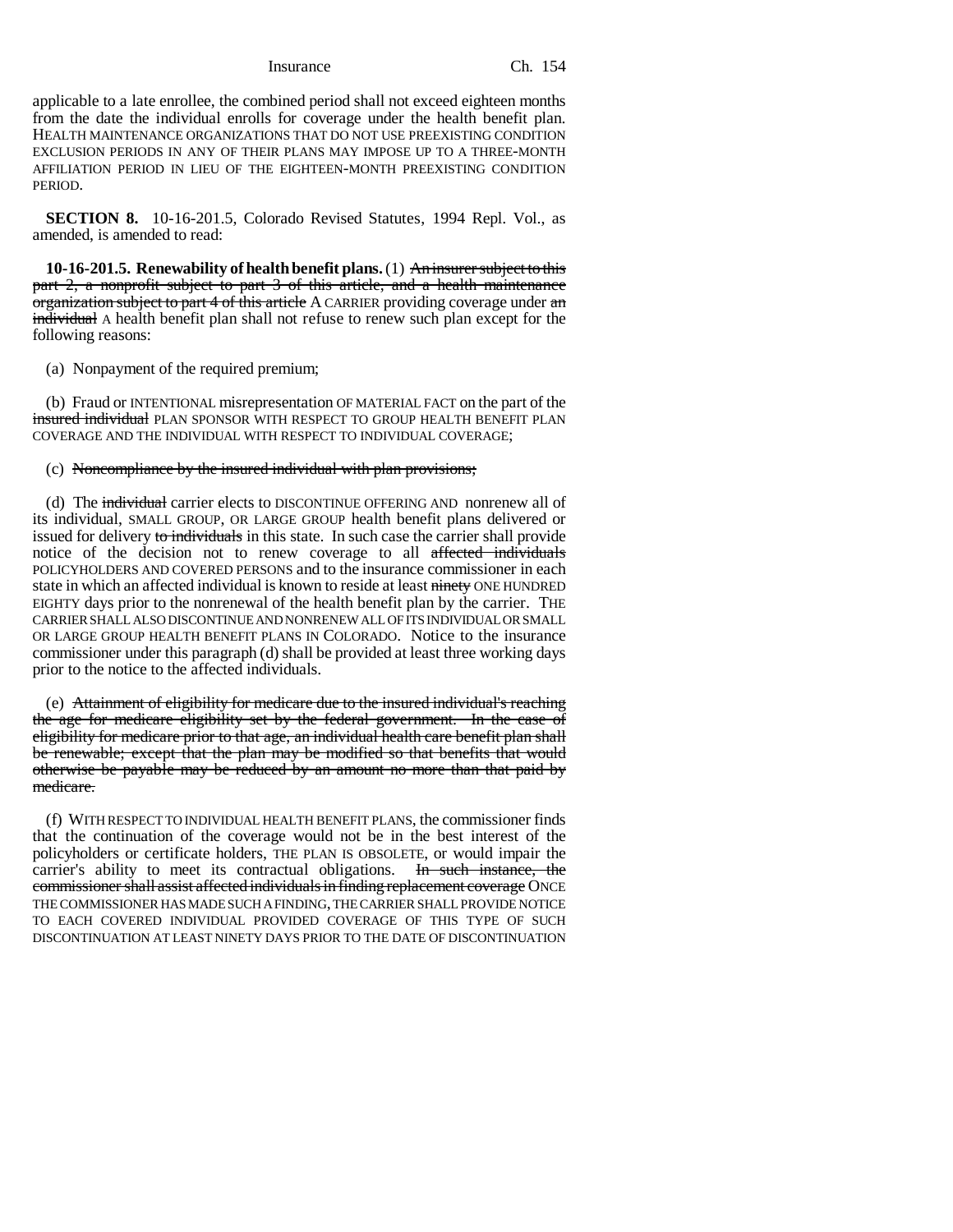AND SHALL PROVIDE EACH AFFECTED COVERED INDIVIDUAL THE OPPORTUNITY TO PURCHASE ANY OTHER INDIVIDUAL HEALTH INSURANCE COVERAGE BEING OFFERED BY THE CARRIER. IN EXERCISING THIS OPTION, A CARRIER SHALL ACT UNIFORMLY WITHOUT REGARD TO ANY HEALTH STATUS-RELATED FACTOR OF ENROLLED INDIVIDUALS OR INDIVIDUALS WHO MAY BECOME ELIGIBLE FOR SUCH COVERAGE.

(g) The commissioner finds that the product form is obsolete and is being replaced with comparable coverage. WITH RESPECT TO GROUP HEALTH BENEFIT PLANS, THE POLICYHOLDER FAILS TO COMPLY WITH PARTICIPATION OR CONTRIBUTION RULES;

(h) WITH RESPECT TO A CARRIER THAT OFFERS GROUP HEALTH BENEFIT PLANS IN THE MARKET THROUGH A MANAGED CARE PLAN, THERE IS NO LONGER ANY ENROLLEE IN CONNECTION WITH SUCH PLAN THAT LIVES, RESIDES, OR WORKS IN THE SERVICE AREA OF THE CARRIER;

(i) WITH RESPECT TO SMALL GROUP HEALTH BENEFIT PLANS, AN EMPLOYER IS NO LONGER ACTIVELY ENGAGED IN THE BUSINESS IN WHICH IT WAS ENGAGED ON THE EFFECTIVE DATE OF THE PLAN; OR

(j) WITH RESPECT TO COVERAGE OF AN EMPLOYER THAT IS MADE AVAILABLE ONLY THROUGH ONE OR MORE BONA FIDE ASSOCIATIONS, THE MEMBERSHIP OF AN EMPLOYER CEASES.

(2) A carrier that elects not to renew NONRENEW AND TO DISCONTINUE OFFERING all of its individual, SMALL GROUP, OR LARGE GROUP health benefit plans in this state pursuant to paragraph (d) of subsection (1) of this section shall be prohibited from writing new individual health benefit plans OF THE SAME TYPE (INDIVIDUAL, SMALL GROUP, OR LARGE GROUP) AS WAS NONRENEWED in this state for a period of five years from the date of the notice to the insurance commissioner.

(3) For the purposes of this section, the term "health benefit plan" in section 10-16-102 (21) does not include nonrenewable INDIVIDUAL HEALTH BENEFIT plans with a duration of six months or less.

(4) An individual health benefit plan must clearly disclose in its contracts and marketing materials the conditions of renewability which conform with the requirements of this section.

(5) A LARGE GROUP HEALTH BENEFIT PLAN CARRIER MAY MODIFY A LARGE GROUP HEALTH BENEFIT PLAN AT RENEWAL PURSUANT TO SECTION 10-16-214 (3) (a) (IV) IF ALL THOSE LARGE GROUPS COVERED BY THE SAME PLAN ARE UNIFORMLY MODIFIED.

(6) A LARGE GROUP HEALTH BENEFIT PLAN CARRIER MAY DISCONTINUE OFFERING A PARTICULAR TYPE OF LARGE GROUP HEALTH COVERAGE ONLY IF:

(a) THE LARGE GROUP HEALTH CARRIER PROVIDES NOTICE OF SUCH DISCONTINUATION AT LEAST NINETY DAYS PRIOR TO THE DATE OF THE DISCONTINUATION OF SUCH COVERAGE TO EACH POLICYHOLDER PROVIDED THIS TYPE OF COVERAGE AND EACH CERTIFICATE HOLDER, PARTICIPANT, AND BENEFICIARY COVERED BY SUCH A POLICY;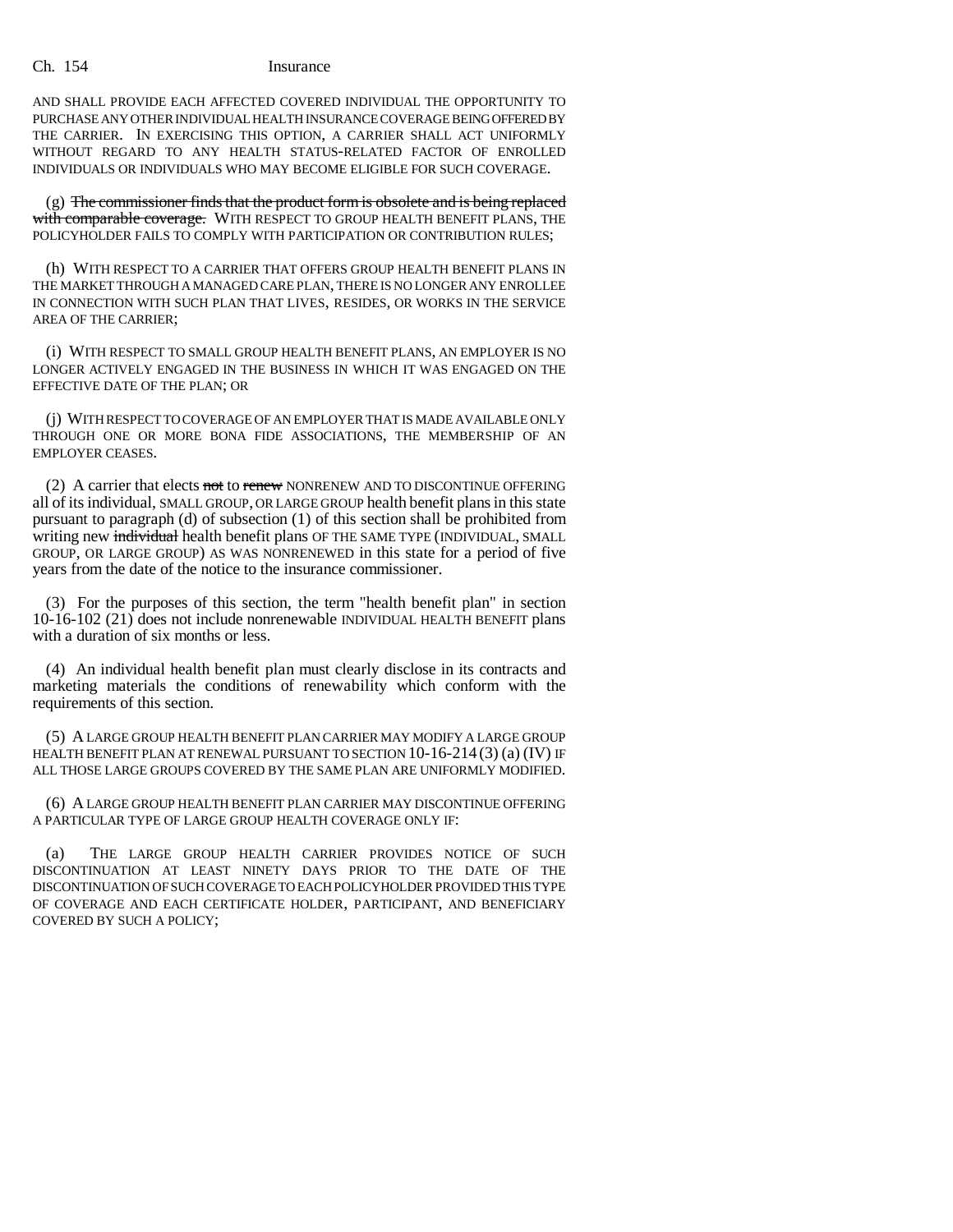(b) THE LARGE GROUP HEALTH CARRIER OFFERS TO EACH POLICYHOLDER PROVIDED COVERAGE OF THIS TYPE THE OPTION TO PURCHASE ANY OTHER HEALTH INSURANCE COVERAGE CURRENTLY BEING OFFERED BY THE CARRIER TO A GROUP IN SUCH MARKET; AND

(c) IN EXERCISING THE OPTION TO DISCONTINUE COVERAGE OF THIS TYPE AND IN OFFERING THE OPTION OF COVERAGE UNDER PARAGRAPH (b) OF THIS SUBSECTION (6), THE CARRIER ACTS UNIFORMLY WITHOUT REGARD TO THE CLAIMS EXPERIENCE OF THOSE POLICYHOLDERS OR ANY HEALTH STATUS-RELATED FACTOR RELATING TO ANY CERTIFICATE HOLDERS, PARTICIPANTS, OR BENEFICIARIES COVERED OR NEW PARTICIPANTS OR BENEFICIARIES THAT MAY BECOME ELIGIBLE FOR SUCH COVERAGE.

(7) (a) THE PROVISIONS OF THIS SECTION THAT APPLY TO GROUP HEALTH BENEFIT PLANS SHALL APPLY TO GROUP HEALTH BENEFIT PLANS SOLD, ISSUED, RENEWED, OR EXTENDED ON OR AFTER JULY 1, 1997.

(b) THE PROVISIONS OF THIS SECTION THAT APPLY TO INDIVIDUAL HEALTH BENEFIT PLANS SHALL APPLY TO INDIVIDUAL HEALTH BENEFIT PLANS SOLD, ISSUED, RENEWED, IN EFFECT, OR OPERATED ON OR AFTER JULY 1, 1997.

**SECTION 9.** 10-16-214 (2) (a) and (3) (a) (V) (A), Colorado Revised Statutes, 1994 Repl. Vol., are amended, and the said 10-16-214, as amended, is further amended BY THE ADDITION OF A NEW SUBSECTION, to read:

**10-16-214. Group sickness and accident insurance.** (2) (a) The provisions of this section shall not apply to transactions in this state involving group sickness and accident insurance policies for policies which were lawfully issued and delivered in another jurisdiction in which the company was authorized to do insurance business and any such policy was issued to a valid multistate association located in the state of issue, if the policy is not designed, administered, or marketed as a plan for employers to provide coverage to one or more employees AND IS NOT A BONA FIDE ASSOCIATION PLAN.

(3) (a) Except as provided for in subsection (2) of this section, all policies of group sickness and accident insurance providing coverage to persons residing in the state shall contain in substance the following provisions or provisions which, in the opinion of the commissioner, are more favorable to the persons insured or at least as favorable to the persons insured and more favorable to the policyholder:

(V) (A) A provision specifying the additional exclusions or limitations, if any, applicable under the policy with respect to a disease or physical condition of a person, not otherwise excluded from the person's coverage by name or specific description effective on the date of the person's loss, which existed prior to the effective date of the person's coverage under the policy. A health benefit plan shall not define a preexisting condition more restrictively than an injury, sickness, or pregnancy for which a person incurred charges, received medical treatment, consulted a health professional, or took prescription drugs within six months immediately preceding the effective date of coverage. WITH RESPECT TO A GROUP HEALTH COVERAGE PLAN, SUCH PROVISION SHALL COMPLY WITH THE PROVISIONS OF SECTION 10-16-118; EXCEPT THAT, WITH RESPECT TO A GROUP DISABILITY INCOME INSURANCE POLICY, SUCH PROVISION SHALL COMPLY WITH THE PROVISIONS OF SUB-SUBPARAGRAPH (C)